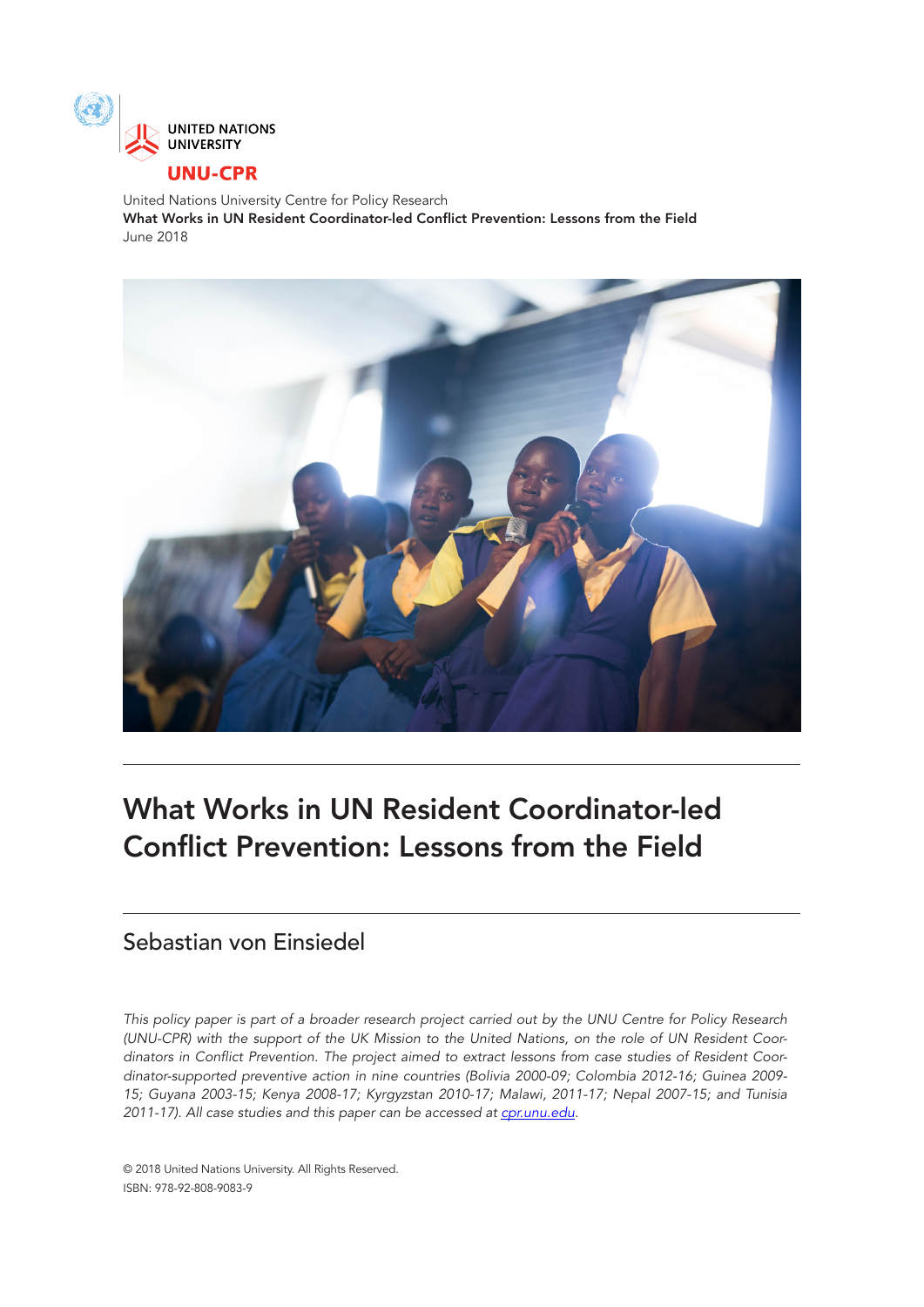#### **INTRODUCTION**

UN Secretary-General António Guterres has placed conflict prevention at the top of his agenda. For this agenda to deliver, one of the key challenges is to make Resident Coordinators (RCs) in conflict-prone countries without a peace operation more effective prevention actors.

While so-called "non-mission settings" are widely recognised as the frontline of preventive action (peace operations tend to get deployed once efforts to avert outbreak of violent conflict have failed), they also tend to be contexts where the UN faces some of its most acute challenges in making prevention work. This is because RCs, who head the UN's presence in such places, face significant political, mandate, and resource constraints.

Against this background, the UNU Centre for Policy Research (UNU-CPR), with the generous support of the UK Mission to the United Nations, has undertaken a research project to extract lessons from case studies of RC-supported preventive action in nine countries. The project has two central aims: first, to produce analytical narratives detailing how RCs and UN Country Teams (UNCTs) have engaged preventively across various settings; and second, to identify good practices of what has worked in RC-supported prevention in the past, and why, and how those lessons might be relevant to RCs in other settings.

The project applies a broad definition of prevention, including prevention of the outbreak, continuation, escalation and recurrence of conflict. It looks at both longterm programmatic measures to address underlying conflict drivers (including human rights abuses) as well as shorterterm, reactive interventions to deal with sudden crisis.

In selecting our case studies, we deliberately picked relative "success" cases, i.e. cases in which RCs are generally considered to have meaningfully contributed to prevention. The reason for this bias in favour of success is not because we think one should not examine and learn from failure. It is because the RC system's shortcomings, pathologies, and failures – in terms of its role in conflict prevention – have been comparatively well studied, most prominently in the 2012 report of the Internal Review Panel on UN Action in Sri Lanka.

By contrast, the UN has invested less effort in systematically studying the anatomy of good practice in RC-supported prevention. This is understandable. Good practice does not generate the same calls for accountability as outright failure. And success in prevention is notoriously difficult to prove because it is based on the counter-factual assumption that absent the UN's action the outcome would have been greater levels of violence or conflict.

As a result, the UN's (relative) success stories in RC-supported prevention are rarely written up or known to anyone outside the small circle of UN staff who were directly involved. Meanwhile, the UN's claims of success in any specific RC-led preventive engagements are difficult to verify in the absence of independent validation, which, in turn, undermines a systematic approach to learning. We hope this project will provide such validation and an evidence base on which to build learning.

The nine case studies on which this project is based, and which are annexed to this policy paper, include: Bolivia 2000- 09; Colombia 2012-16; Guinea 2009-15; Guyana 2003-15; Kenya 2008-17; Kyrgyzstan 2010-17; Malawi, 2011-17; Nepal 2007-15; and Tunisia 2011-17.

Each case study is based on: an extensive desk review of open source material and internal UN documents; and semi-structured (mostly desk-based) interviews with key UN personnel in the field and at UN headquarters, national actors, country experts and other relevant interlocutors. In total, 171 individuals have been interviewed for this project, including 17 RCs.

In pursuing its research, UNU-CPR benefited from the support and cooperation of relevant RC Offices, UNCTs and UN headquarters departments. Research constraints on the research resulted from the fact that some of the case studies stretch back a decade or more, with relevant documentation often hard to trace or no longer available, and some relevant UN personnel difficult to locate. Only one field trip was undertaken for this study (Tunisia). Because of the largely desk-based nature of the exercise, we could interview only a limited number of national stakeholders whose perspectives would surely have enriched this study.

The primary questions guiding the case study researchers were: where, how and why did RCs manage to play a meaningful prevention role? Secondary questions considered: the incountry conditions that allowed RCs to play a preventive role; how RCs carved out political space and identified or engineered entry points for preventive action; and what key capacities, mechanisms and resources RCs drew upon in that endeavour. It should be noted – and will be evident in our case studies – that our bias in favour of good practice did not lead us to shy away from identifying and drawing lessons from any shortcomings we found.

Our audience for this project is primarily the UN itself. First and foremost, our research findings are targeted at RCs deployed in countries facing risks to their stability, staff in RC Offices, and interested members of UN Country Teams. We wrote the case studies with them in mind, hoping they might find inspiration by reading about the often creative and innovative ways in which their peers have overcome constraints to carve out effective prevention roles. We also expect the case studies, along with this policy paper, will be of use to UN Headquarters entities who are tasked with supporting RCs in their prevention roles, including the Development Operations Coordination Office (DOCO), UN Development Programme (UNDP), UN Department of Political Affairs (DPA), and the Peacebuilding Support Office (PBSO). And finally, we expect these findings to be of interest to those within the broader UN policy community who are following the prevention discourse, including representatives of member states and think tanks.

The paper is divided in three parts. The first part will lay out efforts, undertaken over the past decade and a half, to put in place policy frameworks, guidance, mechanisms and capacities that would support RCs in their prevention role. The second part will present the findings of the nine case studies organised around the following themes: the critical importance of RC selection the overall contribution of RC-led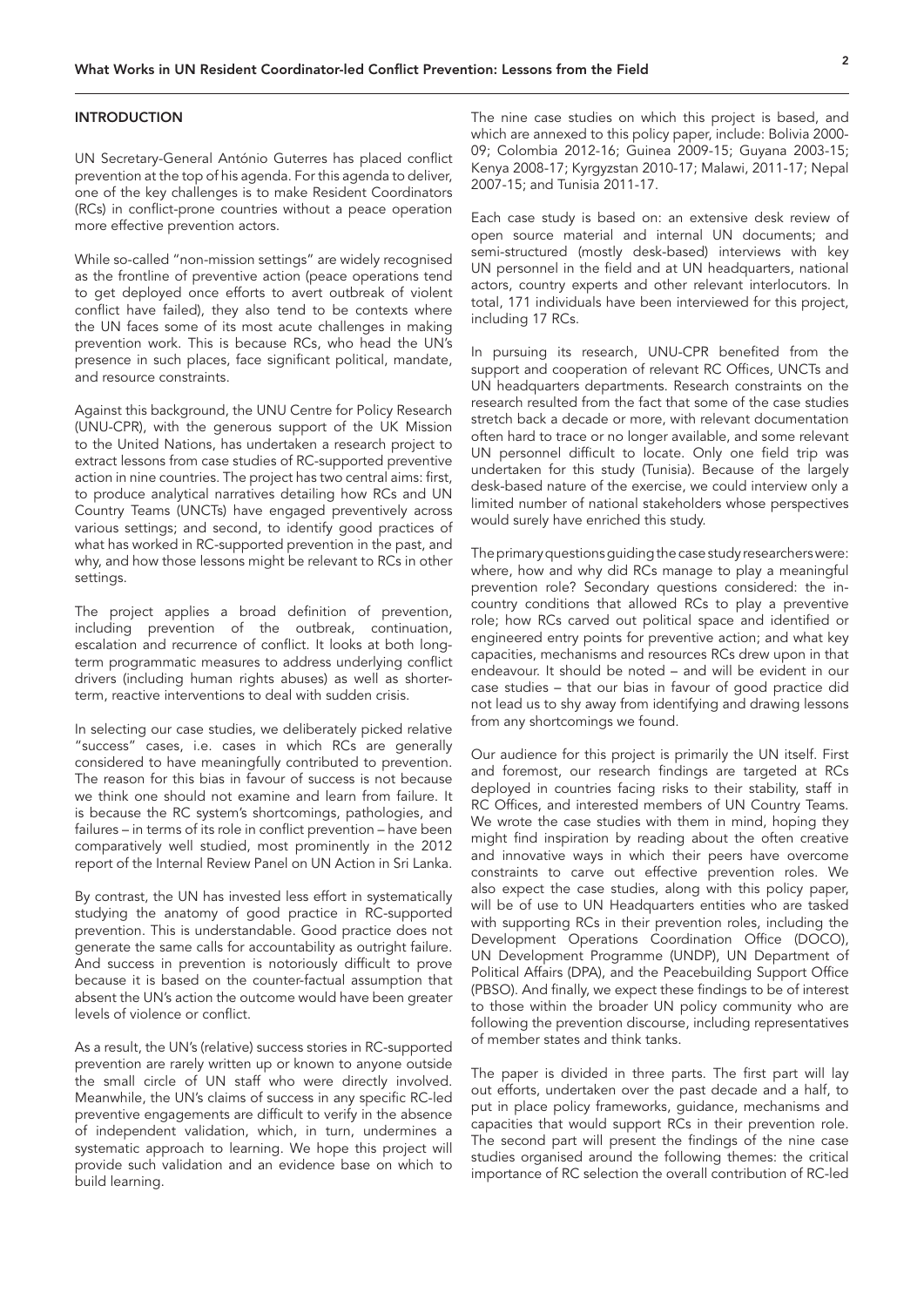<span id="page-2-0"></span>prevention in our case studies; leveraging entry points; locallevel preventive engagement; norm protection; context and risk analysis; driving country-team wide preventive action; funding for prevention and staff capacities; and lessons learning and knowledge management. The third, and final, part, will provide a number of recommendations for UN headquarter departments.

## I. CONTEXT

Any endeavour to improve the preventive role of RCs in nonmission settings must consider the structural constraints RCs face to "do prevention" and past efforts to mitigate those constraints. This section will review the significant efforts that have been made over the past decade and a half in strengthening RC prevention roles. It will argue that, while important progress has been achieved, further improvement of RCs' preventive performance will depend largely on better practice on the ground, which this project hopes to inform.

The constraints of the RC system are rooted in its origins, going back to General Assembly resolution 32/197, which tasked RCs, who would be selected "in consultation and with the consent of the government concerned," with the "coordination of, operational activities for development carried out at the country level.["1](#page-13-0) As such, RCs lack an explicit mandate to engage in political activities. Host country authorities often insist they stick to their (narrowly defined) development mandates and not meddle in internal political affairs. Moreover, most RCs come from development or humanitarian backgrounds and often lack experience in political crisis management or human rights issues.

As a result, RCs are strongly incentivised to be highly deferential to the preferences and sensitivities of the host government, on whose consent their presence and the implementation of their programmes depend. The prospect of being "PNG'd" (i.e. declared persona-non-grata) is a sword of Damocles that constantly dangles over their head. This has made some RCs and UNCTs reluctant to take the risks necessary to engage politically, or has led them to remain silent in the face of government actions undermining peace, stability or human rights. Yet, they are appointed by the UN Secretary-General and represent the norms and principles of the United Nations.

To address and compensate for these deficits and constraints, the UN, starting in the early 2000s, embarked on efforts to establish and strengthen support structures and to provide guidance to enhance the preventive potential of RCs in conflict-prone non-mission settings. These efforts, which will be summarised in the following paragraphs, have enhanced the capacities of RCs to engage in conflict prevention, although significant challenges remain.

Starting in 2003, with the adoption of the "Human Rights Approach to Development Cooperation," the UN Development Group has produced a range of guidance material meant to better equip RCs and UNCTs with the tools to identify and programmatically address conflict drivers, including human rights violations. This material includes, most recently, guidance notes on natural resource management (2013); $^2$  capacity building in post-conflict contexts (2013); $^3$ conflict analysis (2016);<sup>4</sup> human rights (2016);<sup>[5](#page-13-0)</sup> and UN

Development Assistance Frameworks ("UNDAFs", 2017). The last of these highlights, at the outset, the "primacy of prevention" and the "importance of having a whole of UN system approach to sustaining peace and building peace in fragile and conflict-affected settings." It lists "Leave No One Behind" as its first programming principle, focused on "addressing multidimensional causes of poverty," in particular inequalities and discrimination, which lie at the heart of so many conflicts.<sup>[6](#page-13-0)</sup>

In 2004, the UN Department for Political Affairs (DPA) and the UN Development Programme (UNDP) established the 'Joint Programme on Building National Capacities for Conflict Prevention,' under which both entities work together to assist relevant RCs through the deployment of mid-level (i.e. P4 or P5) "Peace and Development Advisors" to advise them on conflict-sensitive development programming and possible conflict prevention initiatives. Starting with five PDA posts in 2004, the programme grew to 20 PDAs by 2010 and has expanded further to 42 PDA by 2017. As the case studies in this project have confirmed, PDAs have become one of the most important assets for RC-led preventive action.<sup>7</sup> Complementing the PDA role are human rights advisors (HRAs), who have been deployed by the Office of the High Commissioner for Human Rights (OHCHR) to RC Offices since the early 2000s to pursue human rights activities.<sup>8</sup> As of 2016, HRAs were stationed in 19 countries, all of which were non-mission settings.<sup>[9](#page-13-0)</sup>

In 2006, the Secretary-General established the Peacebuilding Fund (PBF) to fund catalytic post-conflict peacebuilding initiatives, in particular those undertaken by UN entities. Managed by the Assistant-Secretary-General for Peacebuilding Support, the PBF has become the prime (and in many cases the only) risk-tolerant funding mechanism for RC-led prevention initiatives in non-mission settings, often complemented through the (short-term) deployment of technical expertise. This PBF role has become all the more important with the closure, in 2014, of UNDP's Bureau for Crisis Prevention and Recovery (BCPR), whose quick funding modalities (through the BCPR trust fund) and policy support had been an instrumental Headquarters-based asset supporting RC-led prevention.<sup>10</sup>

Starting in 2008, DPA, the UN's lead department on conflict prevention, spearheaded a push to ensure RCs with relevant skills and experience would be deployed to complex political environments. This included efforts to make "political acumen" part of the assessment criteria for the RC roster ("pool"). (To make it into the pool, candidates need to pass a screening process at the RC Assessment Centre, that is widely recognised as highly professional, impartial and demanding.) DPA also assumed a more active role on the Inter-Agency Advisory Panel (IAAP), which recommends to the Secretary-General candidates from the pool for RC vacancies, to help ensure that RCs with the right profile are deployed to conflictprone settings.<sup>11</sup> In 2014, upon prodding by DPA and OHCHR, core human rights and political responsibilities were included in the RC's job description, somewhat compensating for the lack of a legislative mandate to engage politically.<sup>12</sup>

RC selection is the most rigorous recruitment process for senior personnel across the UN system, yet efforts to ensure deployment of RCs with suitable profiles to crisis settings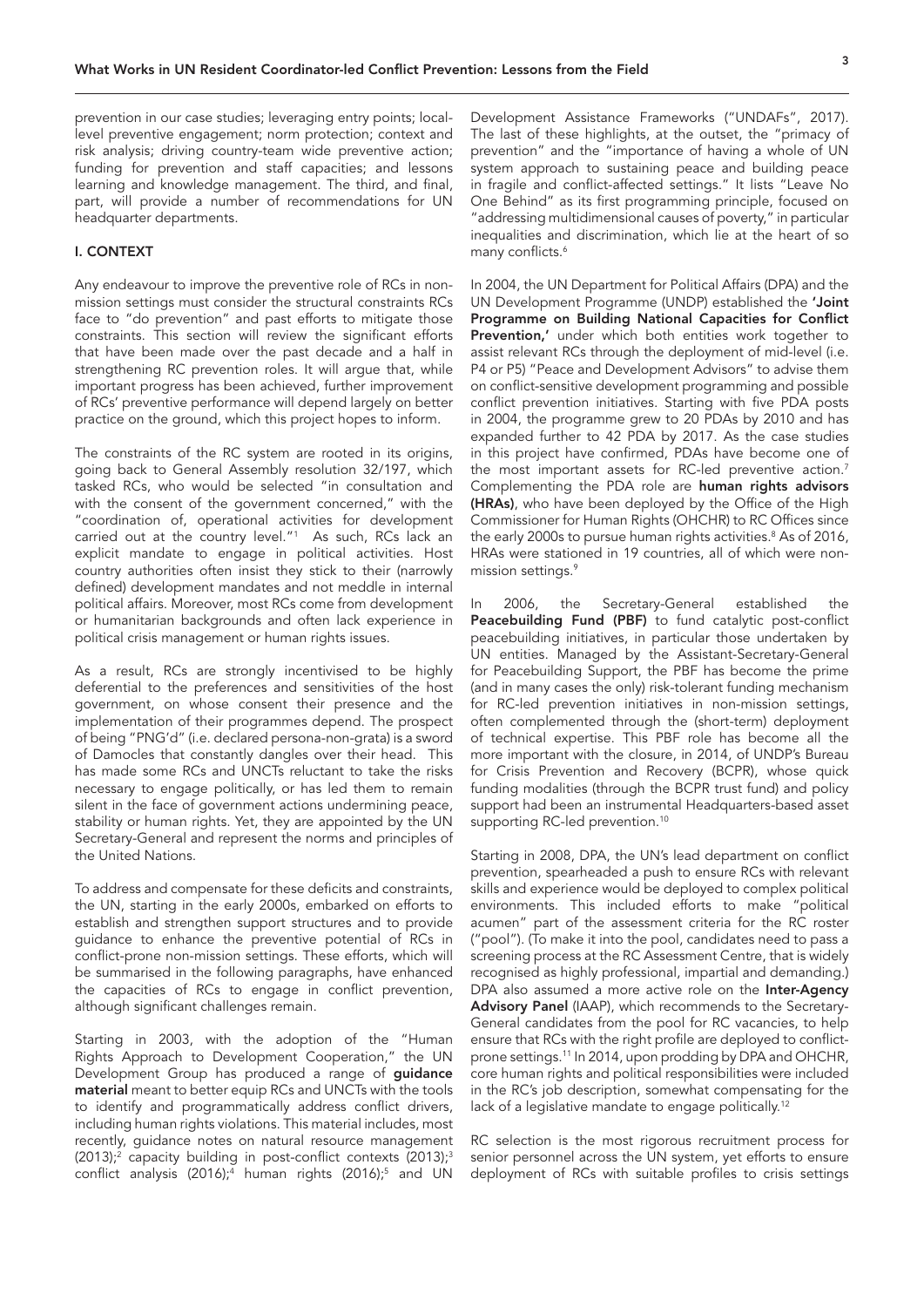<span id="page-3-0"></span>continue to run up against three difficulties: First, political competencies are difficult to assess, measure, and train. Second, as the IAAP process often takes the form of interagency back scratching—where agencies agree to support one candidate in return for the promise of reciprocal support for "theirs" in the future—criteria such as political acumen sometimes fall by the wayside.[13](#page-13-0) And third, host country governments, who have to formally agree on the Secretary-General's nomination of an RC, often reject candidates they deem to be too politically-minded or too outspoken on human rights, with little push-back from the UN system. This, in the words of one UN official, "sends the message to Member States that they can 'RC shop' at will."[14](#page-13-0)

In 2010, the UN Development Group embarked on an effort to address a "capacity gap" in RC Offices in crisis and post-crisis situations. The effort identified key functions that these offices would need to fill in order to meet the heightened demands of these situations, in particular in terms of coordination and strategic planning. It led to the addition of Strategic Planners and Coordination Officers to a handful of RC Offices, but mostly in mission settings[.15](#page-13-0) Funding shortfalls meant that the capacity gap was never fully closed. And subsequent efforts to beef up RC Offices through an interagency cost-sharing agreement never came close to equipping RCs with the capacities needed to rally fragmented UN agencies behind common objectives, including with respect to prevention and peacebuilding[.16](#page-13-0)

Around the same time as the capacity gap effort, the publication of a seminal Secretary-General's report on peacebuilding<sup>17</sup> provided the impetus for senior-level discussions at the UN on how to improve close cooperation between UNDP and DPA, i.e. the two UN entities at Headquarters most relevant to providing guidance to RCs facing crisis situations, but whose relationship had been traditionally fraught.<sup>[18](#page-13-0)</sup> These discussions culminated in a 2012 decision by the Secretary-General's Policy Committee on "Special Circumstances in non-mission settings." The decision put in place a HQbased coordination mechanism that intended to ensure close cooperation between UNDP and DPA, in order to provide better support to RCOs in crisis situations.<sup>19</sup> That decision also stated that RCs who are PNG'd "for implementing the UN system-wide strategy should not have their contracts terminated, and should have priority for placement in similar roles." However, "special circumstances" were only very rarely invoked, so the policy had little impact and was soon superseded by a new policy.<sup>[20](#page-13-0)</sup>

That new policy was the "Human Rights Up Front" (HRUF) initiative and Action Plan, launched by Secretary-General Ban Ki-moon in 2013. HRUF emerged in response to the 2012 report of the "Internal Review Panel on United Nations Action in Sri Lanka," which laid bare the UN's "systemic failure" to adequately respond to the mass slaughter of tens of thousands of civilians by government forces during the last stages of the conflict in Sri Lanka in 2008–09.<sup>21</sup> The initiative aimed to transform the UN's organisational culture by integrating human rights as the "lifeblood" of the UN across its entities and making it a priority at the operational level[.22](#page-13-0) It also included a commitment to ensure RCs in crisis contexts would have a "suitable profile["23](#page-13-0) and created a number of operational and coordination mechanisms aimed at enhancing support to RCs in their prevention role.

For instance, Regional Monthly Reviews (RMRs), a UNHQbased, director-level forum to discuss emerging situations of tension, were partly designed to facilitate access by RCs to political and analytical support at UN Headquarters. Small, multi-disciplinary "Light Teams" were conceived to quickly, but temporarily, deploy to crisis countries to provide human rights and political expertise to RCs.

HRUF led to some improvement on the ground. A 2017 stocktaking report found that it has generated increased support among UN senior staff for RCs "taking up politically difficult issues."[24](#page-13-0) It also found indications "that many (but certainly not all) CCA/UNDAFs have more prevention and human rights content" and noted that demand by RCs for relevant human rights and prevention expertise is on the rise.[25](#page-13-0)

However, the UN's response, since 2016, to the unfolding crisis in Myanmar, which displays several parallels with the Sri Lanka case a decade earlier, in particular "the inability for the UN to come up with a coherent strategy that the system as a whole will be forced to follow"<sup>[26](#page-13-0)</sup> suggests that a new culture of human rights and prevention has yet to fully take root. The 2017 HRUF stocktaking acknowledges that "[m]any senior managers in the field and at UNHQ prefer to avoid even discussing human rights issues out of concern for political sensitivities" and that HRUF "remains an aspiration.<sup>["27](#page-13-0)</sup> It is revealing that a senior UN official, in 2016, told incoming RCs at their induction not to "push that rights stuff too hard, as we don't want more RCs to get PNG'd.["28](#page-13-0) The downsizing of the HRUF team in the Secretary-General's office in 2017 and early 2018 might be read by some as echoing that message.

Ongoing shortcomings reflect the fact that HRUF and other efforts cannot fully compensate for the more structural limitations of the RC system in crisis situations. Yet, a legislative overhaul of that system – one in which RCs would be imbued by the General Assembly with explicit political and human rights responsibilities and capacities – is about as unrealistic as reforming the veto system in the UN Security Council. Indeed, many member states within the Group of 77, as well as Russia, $29$  remain vehemently opposed to any overt "politicisation" of the RC role, notwithstanding the call for a better integration of UN action across the peace, development, and human rights pillars implicit in the 2030 Agenda for Sustainable Development.<sup>[30](#page-14-0)</sup>

These political constraints are reflected in the Secretary-General's reform, prevention, and "sustaining peace" agendas. On the one hand, his February 2018 Prevention Platform and his March 2018 Sustaining Peace report highlight the responsibility of RCs in driving UN action that is "risk informed" and "help[s] to build peaceful and inclusive societies."<sup>31</sup> On the other hand, his UN Development System Reform proposals that were endorsed by Member States in May 2018 did not refer to the RCs' preventive role and did not significantly enhance RCs' capacities to play this role. That said, the Secretary-General's 2017 decision to shift the chairmanship of the UN Development Group – and thus the reporting line of RCs to UN Headquarters – from the UNDP Administrator to the Deputy Secretary-General may reinforce the political role of RCs and enhance HQ-support for calculated risk-taking by RCs in the pursuit of prevention, for which some past UNDP Administrators tended to have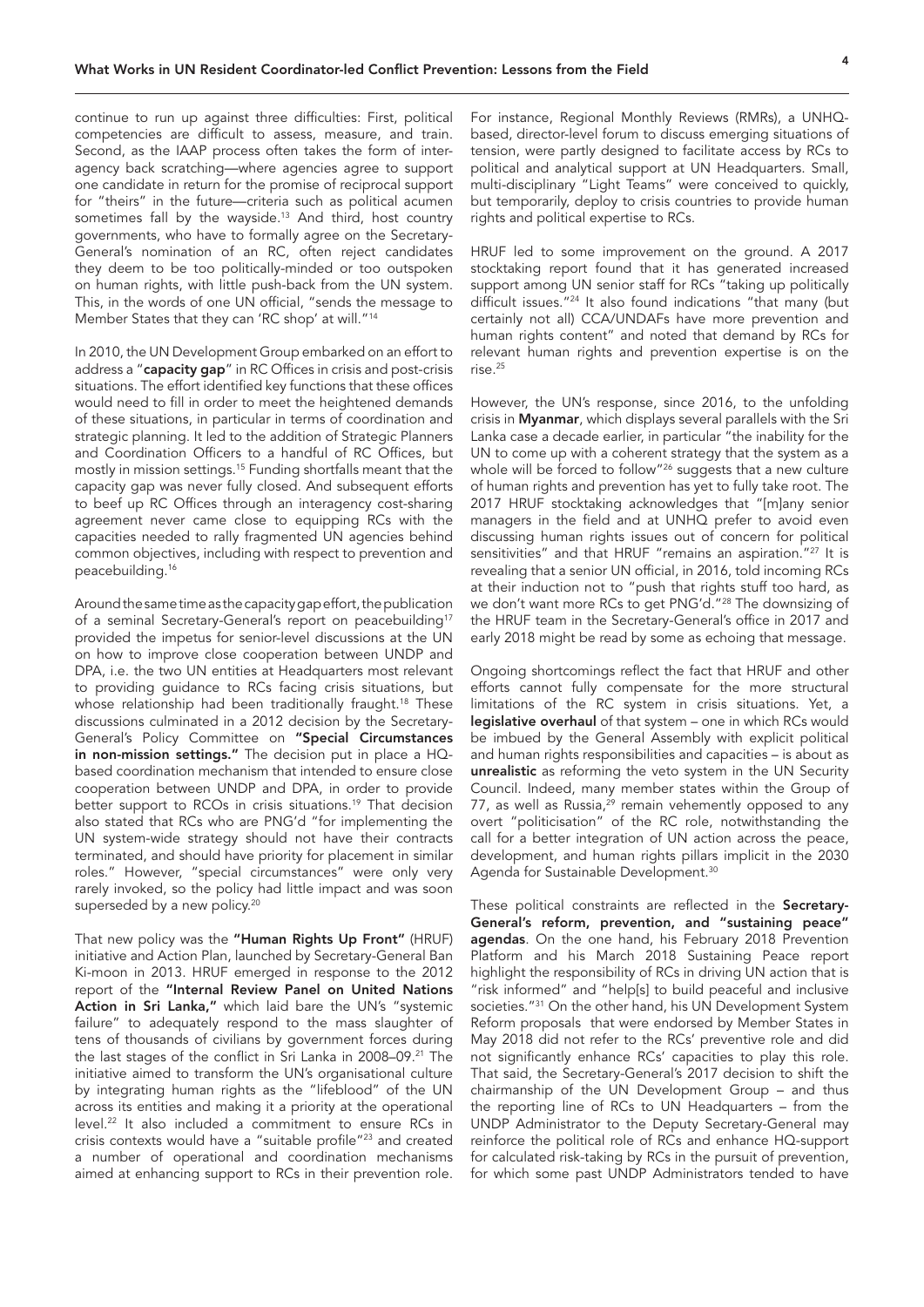<span id="page-4-0"></span>limited tolerance out of concern it might complicate the development endeavour.

Overall, the Secretary-General's vision suggests that evolving practice by RCs on the ground, rather than institutional reform at UN Headquarters, will improve their prevention performance. It is against this background, that this project, including the country case studies, hopes to provide lessons and inspiration that prove to be helpful for RCs to fulfil that vision.

# II. FINDINGS FROM CASE STUDIES

The following section will summarise key findings emerging from nine case studies that explore what has worked and why in RC-led prevention in: Bolivia 2000-09; Colombia 2012-16; Guinea 2009-15; Guyana 2003-15; Kenya 2008-17; Kyrgyzstan 2010-17; Malawi, 2011-17; Nepal 2007-15; and Tunisia 2011-17.

The findings point to a wide range of entrepreneurial and innovative practices RCs have developed on the ground. The findings are organised along the following ten themes: 1) the overall contribution of RC-led prevention in our case studies; 2) the importance of deploying RCs with suitable profiles; 3) effective ways to create entry points; 4) the value of local-level preventive engagement; 5) ways to ensure norm protection without jeopardizing consent; 6) the multiple benefits and uses of context and risk analysis; 7) methods to drive countryteam wide preventive action; 8) the prevention-enhancing benefit of drawing on UN-wide capacities; 9) ways to enhance staff capacities for prevention; and 10) lessons learning and knowledge management.

It should be acknowledged at the outset that the lessons from these past cases will only serve as an incomplete guide on how to maximize the preventive potential of RCs going forward. The cases under review for this study preceded the adoption of the Sustainable Development Goals and the Sustaining Peace agenda, which adds urgency to and provides entry points for moving prevention even further upstream, with enhanced reliance on the full spectrum of development interventions and greater focus on the issue of inclusion. This, however, does not take away from the validity of the following lessons and findings from our case studies.

#### 1. RC-led prevention can work

The fundamental finding across the case studies is one that confirms this project's premise: notwithstanding the constraints within which RCs operate, RC-supported prevention can work. While RC-led preventive action was not the determining factor in any of our cases in deciding between peace and conflict, a credible case can be made that many of the countries we studied emerged less conflict-prone due to the preventive work carried out by RCs and UNCTs.<sup>32</sup> Our case studies point to manifold instances in which RCs and UNCTs meaningfully supported peace processes and national dialogues, advanced peacebuilding after conflict, addressed underlying conflict drivers, averted local-level escalatory conflict dynamics, prevented electoral violence, or strengthened national prevention capacities.

Specific examples from our case studies where RC-supported preventive action had an impact include the following:

- In Colombia, RC-led action helped ensure civil society and victims' participation in the peace process with the FARC-EP and supported the government in undertaking early planning for the implementation phase of an agreement.
- In Kyrgyzstan, peacebuilding projects mounted in the aftermath of the 2010 outbreak of violence helped reduce grievances of disaffected youth in the short-term and ethnic tensions in the mid-term.
- In Bolivia, in the 2000s, thanks to its credibility and highlevel access, the UNDP Country Office's HDR team and political analysis unit, PAPEP, advised leading government figures on how to avert political crises. In 2008, the RC and PAPEP helped ensure the success of the country's 2008 constitutional dialogue by exerting moral pressure on the parties to remain committed to the talks through to the end.
- In Nepal, RC-led peacebuilding activities had a confidence building impact on the peace process by compensating for the departure of the UN peace operation (UNMIN) in 2011. In 2012, local-level facilitation work by the RCO's field offices helped mitigate the risk of wider intercommunal violence. And RC/UNCT-led support to the successful rehabilitation and integration of a subset of cantoned Maoist combatants, was critical to remove major hurdles to the peace process.
- In Guyana, an RC-led Social Cohesion Programme developed in 2003 provided the space and framework for civil society dialogues, which, in turn, created a conducive atmosphere for the first peaceful elections in decades in 2006. In the run-up to the 2015 elections, an RC-sponsored panel of eminent persons, "Guyanese for Peace," and an associated "situation room" provided early warning and response to election-related tensions, ensuring that the contested 2015 elections resulted in a peaceful change of government.
- In Guinea, the RC worked closely with the UN Regional Office for West Africa (UNOWA) on an intensive preventive diplomacy effort during Guinea's tense return to constitutional order following a coup d'état in 2009. Subsequently, the RC supported the transition, particularly by spearheading a risky – but ultimately successful – effort at Security Sector Reform.
- In Tunisia, the RC played a discrete, yet important, role in supporting the early years of the democratic transition by assisting the country's first democratic elections, inclusion of human rights provisions in the new constitution, and the establishment of a transitional justice commission.
- In Kenya, in the period following the 2007-08 electoral violence, the RC supported the strengthening of local prevention capacities, which in turn have helped prevent a recurrence of mass violence in subsequent elections.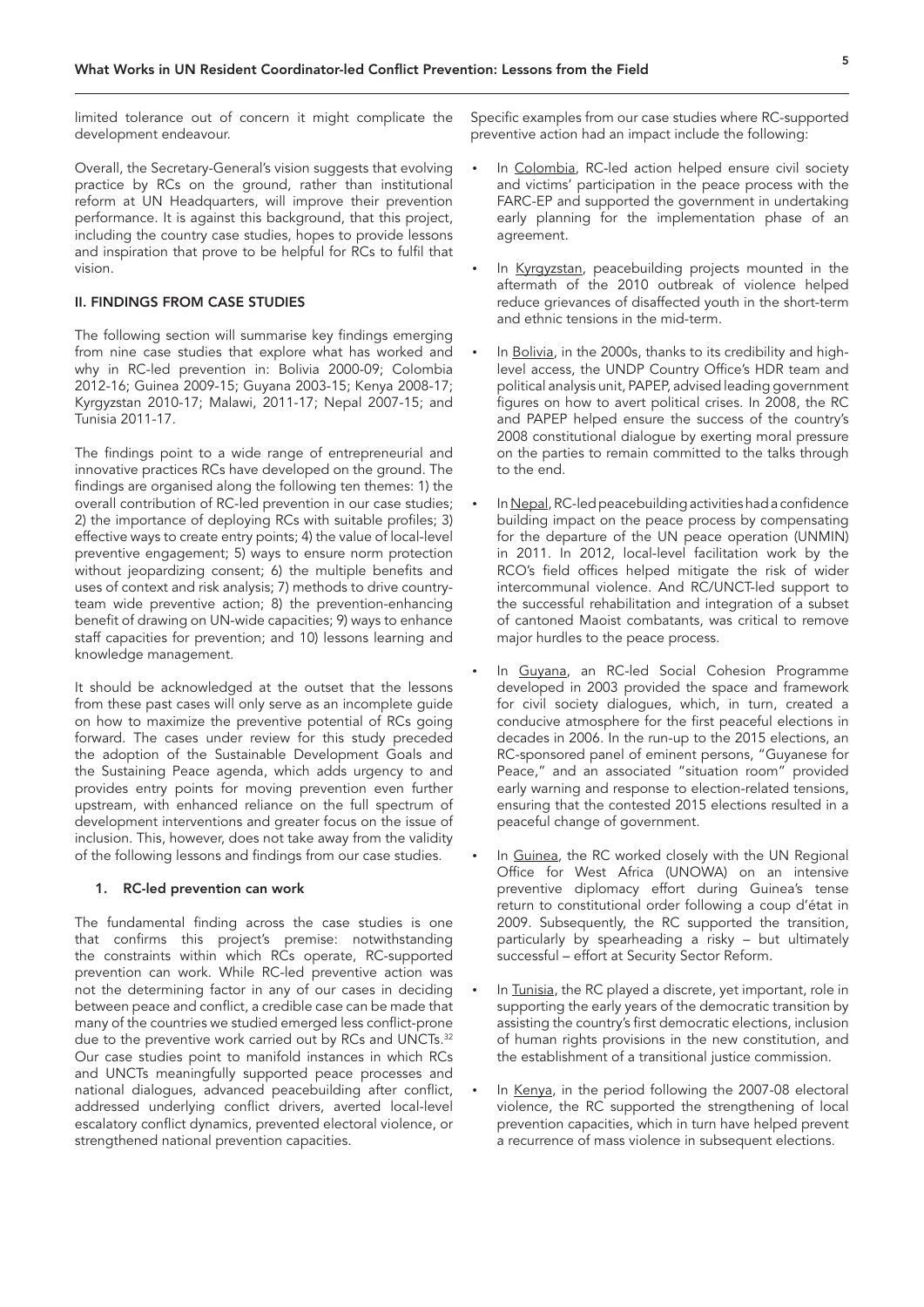#### 2. Pick RCs with a Suitable Profile to Countries at Risk

Another central finding of our case study is that for RCs to successfully spot and seize entry points for preventive engagement they must have sound political judgment and the ability to operate politically. Several of our case studies demonstrate how the arrival of a new RC can dramatically enhance – or reduce - the RCO's and UNCT's prevention role. Personality, style and political acumen (or lack thereof) matter a great deal.

Political acumen is difficult to define, but in our case studies seems to have been a function of a) an understanding that conflict prevention and the promotion of human rights is an integral part of an RC's role; and b) a readiness to take calculated risks. Prior political experience and/or experience in conflict- or post-conflict countries might be helpful but is by no means a sine qua non, as evidenced by the effective prevention role played by various RCs across our case studies who came to the function with a pure development background. By contrast, a willingness to draw on and work with relevant UN headquarters departments and "knowing whom to call" to get dedicated support in terms of political guidance and technical expertise proved important traits for RCs to enhance their prevention role. Moreover, as preventive action often requires additional resources, RCs who have played an outsized prevention role have also often proven to be adept fund-raisers (more on that below).

This places a premium on deploying RCs with suitable profiles to countries in transition or at risk of instability. Yet, all too often RCs with profiles poorly suited for political engagement are selected for such challenging settings. As the ultimate decision on RC selection (other than host country consent) rests with the Secretary-General, s/he wields the power to ensure that it is in line with his prevention agenda.

Meanwhile, it is equally important to put in place systems that would ensure replacement of RCs in countries that face a sudden major crisis or opportunity requiring political engagement, but where the RC is unwilling or unable to play such a role.

#### 3. Seize and Create Entry Points

The case studies also provide further insights on the difficulties that RCs face in engineering, managing and nurturing host country consent for prevention initiatives. As mentioned earlier, RCs are appointed "in consultation and with the consent of the government concerned," and therefore, they constantly run the risk of overstepping narrow lines set by host country authorities. Their effectiveness as both development and prevention actors tends to rise and fall with the degree of buy-in they obtain from the government. Put simply: prevention works best where RCs have a willing partner in the government.

Of course, the problem is that even in the best of circumstances the willingness of governments to be partners in prevention is often fickle – especially where the government is a party to a conflict. It is striking that in all our case studies, a major "shock" helped open up political space for the RC to engage preventively and/or for the UNCT to switch from businessas-usual development work into prevention or peacebuilding

mode. In some cases, these "shocks" were 'positive', as in: the peace process in Nepal following the 2007 peace accords; the peace process with the FARC-EP in Colombia; or the democratic transition in Tunisia post-Arab Spring. In other cases, they were 'negative,' as in: the electoral violence in Guyana in 2002 and in Kenya in 2007-08; the outbreak of interethnic violence in Kyrgyzstan in 2010; the coup d'état in Guinea in 2008, which was followed by massacre against antigovernment protesters in 2009; recurrent political crises from 2000-05 and the 2008 Pando massacre in Bolivia, or violent street protests in Malawi in 2011.

Recognising and seizing the openings presented by such shocks is a prerequisite for RCs to play meaningful prevention roles. To do so, RCs must carefully engage governments to build trust, explore entry points, and ensure buy-in. There is no template guidance on how RCs can go about this and different situations will require different tactics. But our case studies highlight five overarching findings with respect to entry points:

First, build relationships of trust: Several RCs covered in the case studies proved adept at creating entry points by building relationships of trust with high-level government officials. In Kyrgyzstan, in 2012, the RC used his personal relationship with the President to plant seeds for government "requests" for UN support in peacebuilding. In Kenya, in 2013, the RC was effective in personally engaging the newly-elected President directly around cooperation on prevention initiatives within the UNDAF, helping overcome tensions that had been created by the ICC indictments in 2013. In Colombia, starting in 2013, the RC effectively used a pre-existing relationship with the High Commissioner for Peace, whom he had known for years, to create entry points. UNCT staff also proved able to create entry points through relationship-building, as in the case of Bolivia where UNDP's largely national staff enjoyed strong networks with key national actors. And in Guyana, in 2004, the RC relied in particular on UNICEF's established contacts and credibility to lead on certain issues, helping to open doors for him.

Second, maintain impartiality: Several case studies reinforce the importance – and challenge - of RCs maintaining an impartial stance in the face of often polarized relations between the government, on the one hand, and the opposition and/or civil society on the other. In several of our cases, including Bolivia, Guyana of Kenya, Malawi, RCs have proven particularly impactful in prevention terms by helping to create spaces for representatives of government, the opposition and civil society, to engage in constructive dialogues on how to reduce tension, mitigate conflict risk, and address popular grievances. Being seen by all parties as an impartial interlocutor was thus critical for RCs to be effective in that role.

Third, respect the parameters of nationally-led prevention: Across our case studies, RCs combined successful preventive action with (mostly) keeping a low profile that respected the role of national counterparts, who will always be in the 'driver's seat.' In Tunisia, the RC refrained from claiming credit in public for the UN's considerable electoral and constitutional support. In Guyana, in his effort to build government support for the UN's social cohesion programming in the early 2000s, the RC dedicated the first few months of his tenure to being in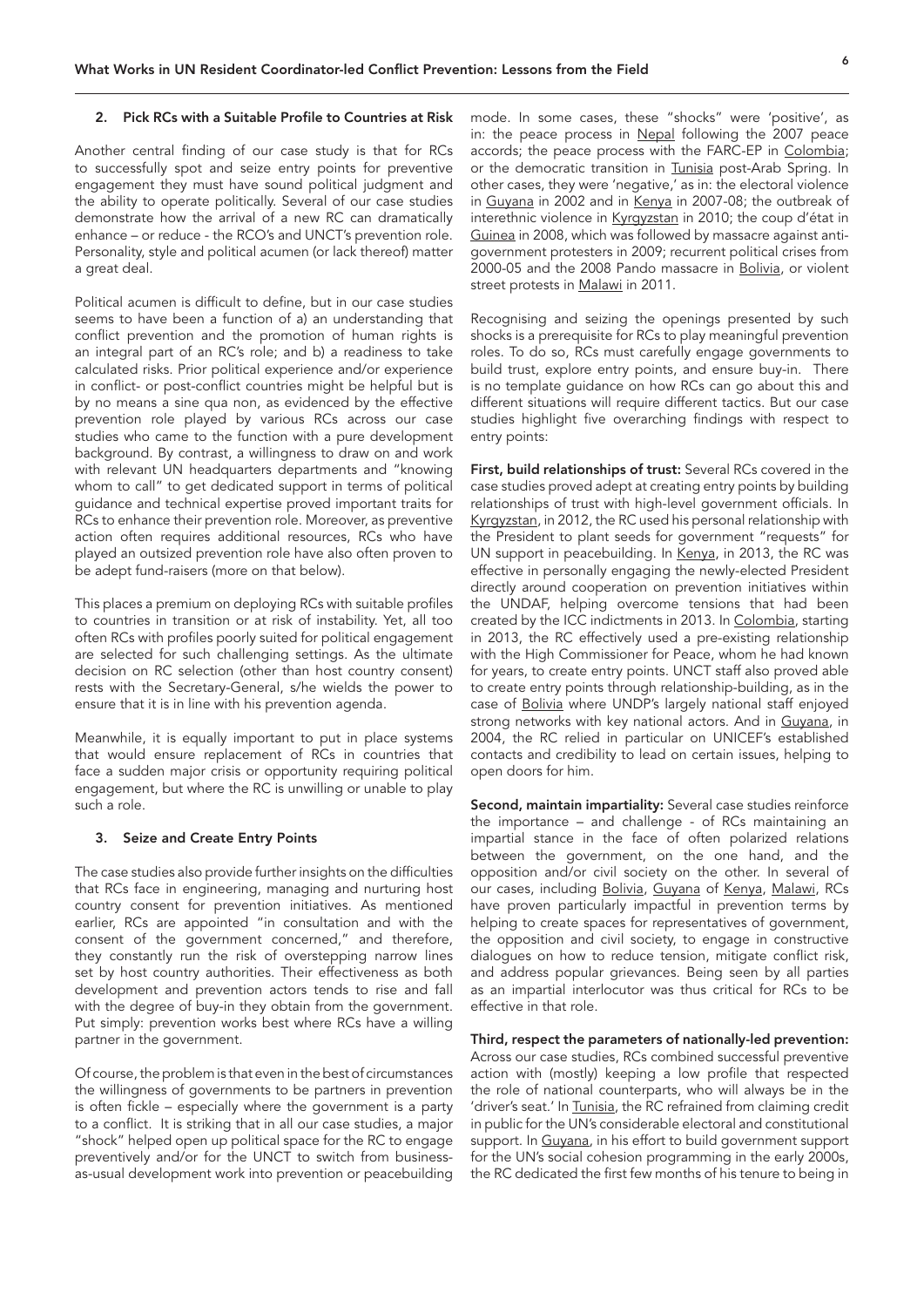"listening mode," signalling that any preventive engagement would respond to local needs and priorities. In Colombia, in recognition of longstanding sensitivities to a UN role in peacebuilding, the RC coordinated the UNCT's prevention efforts closely with the requests of national actors, while avoiding to present himself as a protagonist of the peace process for the sake of relevance. In Kenya, the RC helped the government to leverage the country's considerable local and national capacities in the design of its national peace architecture, including its robust, well organized civil society, reinforcing broad-based, inclusive national ownership.

Fourth, have something to offer: In all our case studies, RCs and UNCTs leveraged the fact that that they had "something to offer" that attracted government engagement around prevention initiatives. What they had to offer usually fell into one of the following categories:

- *Original analysis and data:* In Bolivia, for instance, the RC leveraged data gathered by UNDP's governance unit PAPEP through regular opinion polls or Delphi surveys to make itself a valuable interlocutor for high-level officials (see section on analysis for further detail);
- *Technical expertise:* In Tunisia, for instance, the RC was able to position the UN as a credible, trusted and qualified 'partner of choice' in areas such as elections, constitutional support, and transitional justice. The fact that the RC was able to attract highly-qualified staff with Arabic language skills overcoming the "hegemony of English speaking experts in all rosters" was an added plus; and
- *Money:* across our case studies, RCs leveraged their potential role as "rainmakers" for entry points, either by helping to mobilize the international community behind nationally-led prevention initiatives (e.g. in Kenya in 2008, where the RC fundraised in support of the fledgling peace infrastructure); in the form of PBF-funding (e.g. in Guinea where the PBF provided significant funding for security sector reform), or agency funds (e.g. in Malawi, where UNDP programming funds helped backstop the National Dialogue in 2011-12, in which the RC Played a prominent role).

Fifth, make the most out of looming elections. In several case studies, RCs used the promise of legitimacy that UN imprimatur tends to offer, to gain government support for prevention initiatives, especially around electoral processes. Looming elections have thus emerged as important entry points for innovative preventive action, in light of the risk that they serve as a trigger for violence. In Guinea, in the run up to the Presidential elections in 2015, the RC provided critical support to the 'Women's Situation Room' (WSR). Designed to prevent and manage violence during elections periods, and to generate a relationship between early warning, early response and conflict resolution, the project involved the training and deployment of over 600 female election observers across the country, to raise concerns and lower tensions. The women played a particularly important role in decreasing the possibility of fraud, and increasing levels of trust in the process. In Kenya, in the run-up to the 2010 constitutional referendum, the RC supported the launch of the Uwiano Platform for Peace, pulling together various national

conflict analysis capacities and early warning networks, and coordinating electoral violence prevention efforts among a range of actors. The Uwiano Platform is particularly noteworthy for its effectiveness in crowd-sourcing early warnings of violence through a free mobile text-messaging service, and its ability to process and respond to early warning in real time.

The high-points of preventive action in Guyana were in the run-up to the 2006 and 2015 elections, where preventionminded RCs developed innovative models of preventive engagement. In 2014, the RC facilitated the creation of an eminent persons panel ("Guyanese for Peace"), which engaged in peace messaging and mediation, and a Situation Room, which, inter alia, monitored social media for signs of unrest, reacting in real-time to rising tensions and countering inflammatory "fake news."

However, the cases of Guyana, Tunisia, and Kenya also show how UN focus on and donor interest in prevention tends to fade once elections are over, constituting missed opportunities to help build even stronger local and national foundations for self-sustaining peace.

### 4. When political space is constrained at the national level, go local

When entry points at the national level appear closed, some RCs and UNCTs have engaged preventively at the locallevel in ways that paid off when political openings eventually emerged. While such local engagement, including by partnering up with local civil society actors, may fall short of adding up to a cumulative effect at the national level, our case studies show it can help UNCTs establish relationships and gain insights on local-level dynamics – all of which it can build on once opportunities for preventive action at the national level emerge.

For instance, in Colombia, UNDP undertook local-level peacebuilding during the Uribe presidency, at a time when very little space for the UN to do prevention work at the national level existed. This work helped the UN build networks in and knowledge of the territories most affected by the conflict, which eventually positioned it to support nationallyled prevention efforts when political space opened up.

In Kenya, when the government narrowed the political space for the UN at the national level, as it did from 2015 onwards, the RC re-focused on meaningful prevention programming at the sub-national level. The RC spearheaded area-based programming in volatile border regions, working with local partners, and building capacity and contacts with local programming (e.g. governance, peacebuilding).

In Tunisia, the RC's preventive and political role was extremely constrained during the authoritarian regime of Zine El Abidine Ben Ali (1989-2011). Yet, engagements led by the RC prior to 2010 provided useful building blocks for what came next, particularly with respect to local-level human rightsbased programming in the 2000s, on which the office was able to build when political space opened up following the revolution.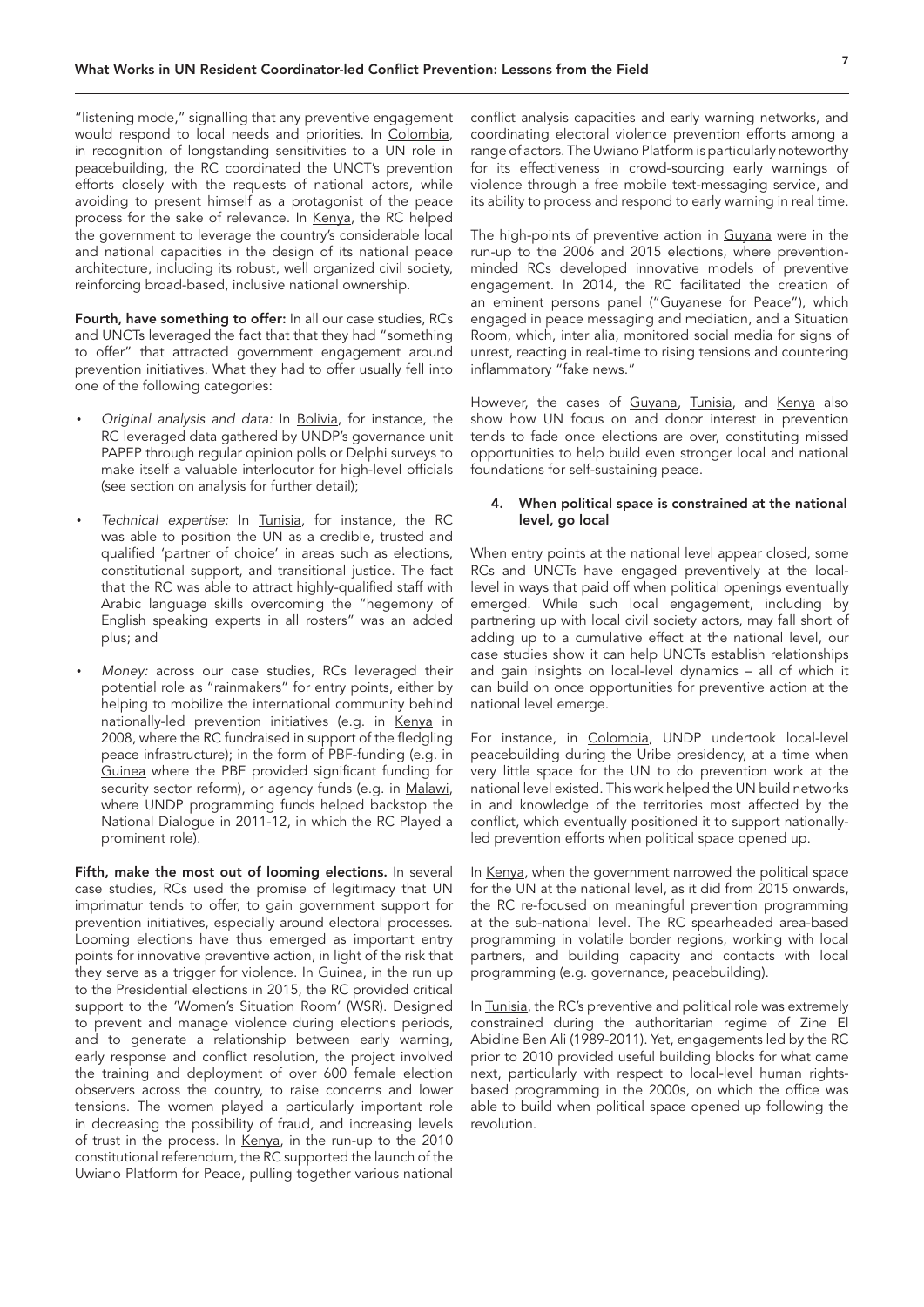#### <span id="page-7-0"></span>5. Protect UN Norms

The inherent difficulty of the RCs' prevention role lies in the fact that maintaining host country consent seems sometimes difficult to reconcile with the imperatives of prevention, and of safeguarding and promoting UN values, norms and principles. While, again, template guidance will remain elusive, our case studies show that the dilemma does not need to be a binary choice between sacrificing principles on the altar of hostcountry consent or taking a moral high-ground at the cost of engagement and consent. Instead, the goal should always be to constructively engage the host government – but based on UN values and principles.

In Tunisia, for instance, in the aftermath of the Arab Spring, the RC was able to provide human rights-focused assistance to the constitution-making process by framing it as technical assistance helping Tunisia adopt international standards and good practices, which laid the basis for the UN's ongoing engagement of the government on human rights issues. In Nepal, the RC proactively used the UNDAF to reorient the UNCT towards addressing exclusion and marginalisation, while touching upon issues sensitive to the government. In Bolivia, successive national Human Development Reports produced by UNDP in the early 2000s, showed sensitive political issues can be addressed without endangering the UN's position, if based on impartial and insightful analysis.

Where RCs run afoul of host governments because they hold up UN principles, as happened in Guyana in 2002, they need – but have not always been able – to count on support from UN Headquarters. To encourage calculated risk-taking, the Secretary-General will need to reaffirm the message that RCs who are PNG'd in the pursuit of prevention and human rights will enjoy job security.

### 6. Analyse This

UN policy and guidance documents<sup>[33](#page-14-0)</sup> have long called for UN development programming (UNDAFs) to be embedded in analysis, with Common Country Analysis (CCAs) expected to encompass, inter alia, peace and security perspectives, human rights, and gender equality, and to be complemented, in fragile settings, by specific risk analysis.[34](#page-14-0) Alas, it is not always standard practice. In several of our case studies, UNCTs were, at least before crisis had broken out, insufficiently attuned to conflict risk, especially with respect to the role of exclusion in driving instability – an issue that tends to touch upon national sensitivities. Nepal in the two decades prior to the peace process is a stark example where neglect of this dimension allowed for elite capture of aid flows exacerbating conflict risk.

Our case studies confirm – in both positive and negative ways – that analysis is an essential prerequisite for RCs and UNCTs to engage in prevention, and point to innovative and effective ways of carrying out analysis and using it.

Make the most out of big picture analytical documents: Some of our case studies suggest that CCAs are often approached as a cumbersome "box-ticking" exercise. Others reaffirm the potential of the CCA to inform conflict-sensitivity of UNDAFs and rally UNCT members behind a prevention vision. In Nepal, the RC and the UNCT in 2011 spearheaded

the development of a new CCA which eschewed the traditional sectoral or themed approach and instead zoomed in on the all-important question of exclusion, centring on questions of which groups had been left behind by recent development gains and why, as well as how longstanding group grievances might jeopardise peace. In Colombia and Bolivia, landmark HDRs that analysed the causes of conflict and future risks served as reference texts for UNCT programming the way that a CCA might do elsewhere.

Make analysis an ongoing activity: Our case studies also show that even the most rigorous of CCAs, which constitute a single, "big picture" assessment undertaken every four years at the outset of the program cycle, are insufficient to ensure conflict sensitivity. Conflict sensitivity by nature, requires constant adaptation to political processes that tend to be non-linear, contested, characterised by setbacks, and different from one locality to another. Programme implementation within the UNDAF therefore needs to be accompanied by ongoing context analysis, including at the local level, and needs to allow for mid-way adjustments in light of changing circumstances. In all our case studies, RCs relied on a Peace and Development Advisor or another qualified UNCT staffer to produce regular analysis for the benefit of the UN system, donors and/or national actors.

Make context and risk analysis a participatory process: Our case studies point to examples where participatory research and analysis processes have helped generate host country buy-in for UN prevention endeavours, foster agreement among national stakeholders on sensitive issues, and strengthen local capacities. In Kenya, in 2008, the RC and the government established a dynamic Conflict Analysis Group linked to the Prime Minister's Office, with the participation of civil society. This Group provided entry points for the UN to influence government policy reforms and align UN programming accordingly. In Guinea, a 'Peace Caravan,' comprising UN and state representatives as well as religious and civil society leaders, toured the country for three months in 2007, to analyse societal tension. They generated analysis and forged relationships, which the UNCT continued to draw on in following years. Also in Guinea, in 2011, the RCO ran a conflict analysis exercise that lasted several months and consisted of dialogue workshops involving the government, women's and youth groups, trade unions, and others. The workshops resulted in agreement among local stakeholders to prioritise the sensitive issue of security sector reform and seek UN support therein. In Bolivia, several HDRs in the 2000s won global UNDP awards for excellence. They were notable for their ability to tackle controversial issues head on, and to draw on the inputs of key national figures in highly participatory research processes that helped ensure policy impact.

Link local analysis with national priorities: With UN Country Teams – and national elites - often having a very "capital centric" outlook, it is important to ensure that context analysis is informed by local-level political dynamics in rural areas. In Nepal, the establishment of four small "field offices" in 2011 provided the RC Office with important insights on rising risks and tensions in remote district, helping raise awareness among political leaders in Kathmandu and generating early response on the ground. In Colombia, UNDP drew on its presence and links with civil society in territories most affected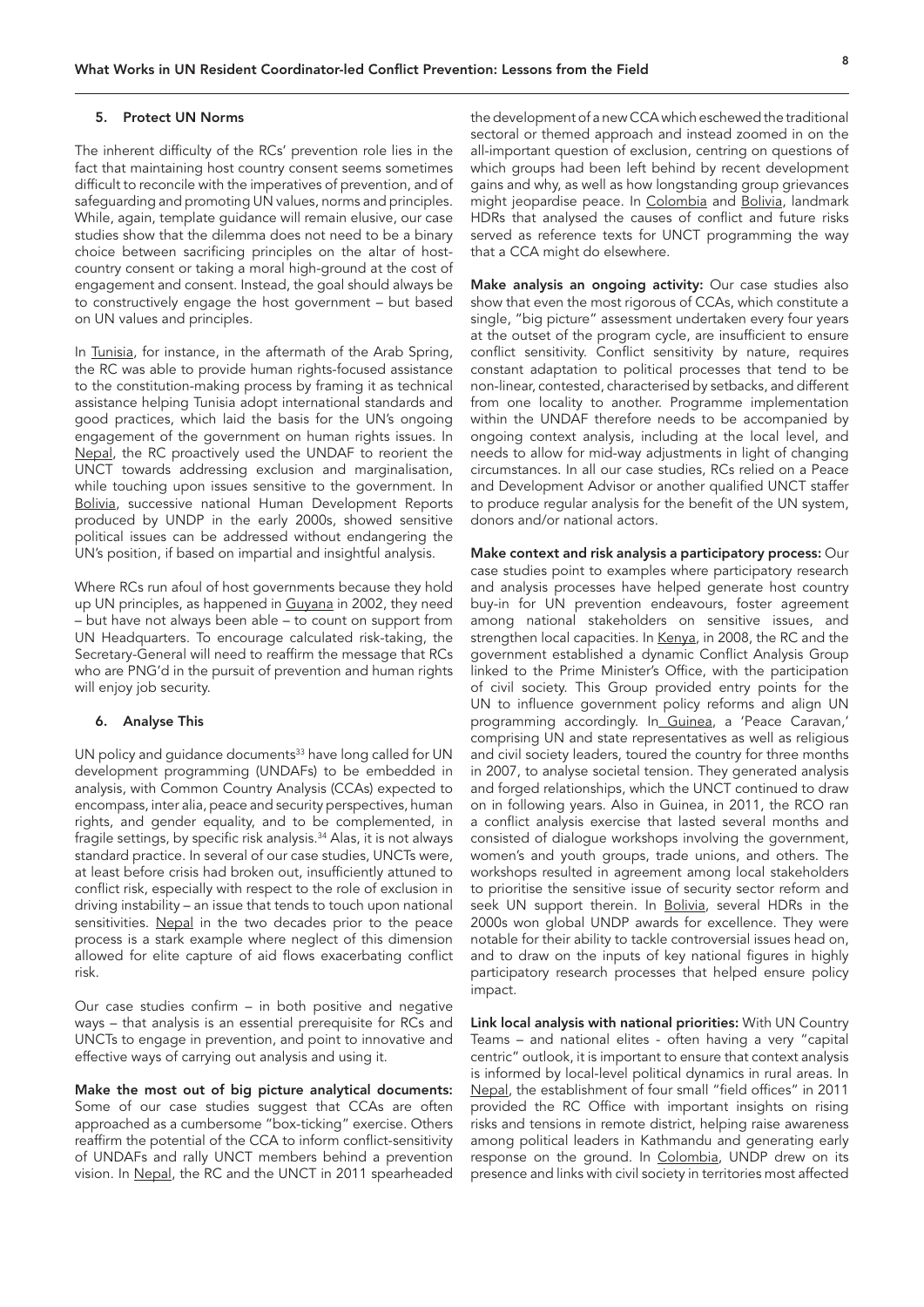<span id="page-8-0"></span>by the conflict to inform two landmark HDRs on the causes of the conflict, which helped shape the national debate about peace. They remain reference texts for peacemakers in the country.

Draw on information and analysis of the entire country team: In many settings, UN agencies have significant field coverage and insights on local-level dynamics that remain untapped for prevention purposes. Some of our case studies show the potential of RCs maximizing the value of UNCT-wide information by integrating information and field reporting from all country team members. In 2015, the RC in Colombia expanded OCHA's humanitarian information management system and turned it into an interagency system producing holistic development-peacebuilding-humanitarian analysis.

Use analysis as entry point: In Colombia, the RC strategically used data from his integrated analysis system, as well as other sources of analysis (such as a UN-commissioned study on the economic benefits of peace), to advocate for a ceasefire and confidence-building measures. In Bolivia, PAPEP gathered its data through regular opinion polls, Delphi surveys of decisionmakers, focus groups, in-depth interviews with actors across the political spectrum, and more. This data, and its team's practicable, scenario-based analysis, made it a valuable interlocutor for senior government officials and politicians (with the latter, naturally, always interested in polling data in particular).

Gear analysis towards influencing policy-makers: At the UN, analysis is seen largely as a means to support UN action. Several of our case studies show that it can be effectively geared towards influencing host-government action. In Bolivia, UNDP's prospective political analysis unit (PAPEP) gathered and analysed primary data to develop prospective scenarios and corresponding roadmaps for high-level decision makers. While PAPEP's Latin America regional program has since (unfortunately) wound down, its methodology of scenario-planning offers valuable lessons for RCs and UNCTs elsewhere to engage national interlocutors around concrete discussions on a country's political trajectory. In fact, PAPEP's methodology is currently being applied by the UN Country Team in Nepal and elsewhere. In another example from Bolivia of how primary data can bolster prevention efforts, the RC there published, at strategic moments during the 2008 dialogue, PAPEP survey data showing most Bolivians wanted the dialogue to continue. This helped exert moral pressure on the negotiating parties to remain committed to the talks through to the end. In Sri Lanka, which is not part of our case studies, the RC also employed perception and other surveys to engage and influence the actions of the government.<sup>[35](#page-14-0)</sup>

### 7. Drive Conflict Sensitivity and Rally the Country Team Around the Prevention Flag

Driving "One UN" approaches to conflict prevention remains one of the most difficult challenges faced by RCs. RCs have no directive authority over other UNCT members and rely largely on their power of persuasion to rally fragmented UN agencies around the prevention flag. This is because agencies tend to dance to the tune of their own headquarters and donors rather than to that of the RC. It is particularly difficult to find compelling examples of RCs who have successfully "mainstreamed" conflict sensitive programming across UNCTs. That said, some of our cases point to effective ways in which RCs have made some headway in aligning UN Country Team members behind a prevention or peacebuilding vision.

Make the most out of the CCA and UNDAF: While CCAs are often approached by RCs as a box-ticking exercise, UNDAFs are often treated as a task in retrofitting the preexisting programmes of individual UN agencies around a single framework. At the same time, CCAs and UNDAFs are two of the very few coordinating tools RCs have at their disposal, so there is a premium on getting the most out of them to mainstream conflict sensitivity across UNCTs. In Nepal, both the 2011 CCA and the 2013-17 UNDAF were organised around inclusion, the key priority emerging from the peace process. However, the Nepal case also shows that for CCAs and UNDAFs to perform this function, they require lengthy inter-agency consultations to establish UNCT-wide ownership. Such consultations tend to be resource-intensive in terms of staff time, calling for adequate resources and capacities.

Complement the UNDAF with peacebuilding strategies: Inflexible, four-year planning cycles, such as the UNDAF, are inherently ill-suited to ensure conflict sensitivity in volatile situations, which might require repeated adjustments of programme implementation to changing situation on the ground. Several RCOs, including in Kyrgyzstan, Nepal, Colombia, Tunisia, and Guinea, have therefore developed shorter-term peacebuilding priority plans and post-conflict strategies, which are more geared towards driving UNCTwide preventive action in transition contexts. In Tunisia, for instance, when the UNDAF was left outdated in the wake of the 2011 revolution, the RC developed a three-year Transition Strategy that served as a flexible reference guide for UNCTwide action which allowed for adaptation to changing dynamics and proved a helpful tool for the RC to fundraise among the country-based donor community for transition support.

Mind the data gap: For the UNDAF to drive conflict sensitive programming in settings marked by exclusion, it helps if indicators are sensitive to such realities and based on disaggregated data that can track the impact of development interventions on vulnerable groups. This in turn requires that outcome indicators are formulated accordingly; and that baseline data that disaggregates according to marginalised groups and gender is either available – or can be generated. Given the data scarcity in many developing countries, this is a gap that cannot always be filled, but where possible, efforts should be undertaken to make amends.

Cross-border, area-based and thematic programming can align the UNCT behind prevention goals: Given the difficulty of driving UNCT-wide prevention programming across sectors and regions, some RCs have successfully operationalised "One UN approaches" to prevention through "area-based" programming targeting historically marginalised areas and "cross-border programming" aimed at stabilizing volatile border regions. In Kenya, two area-based programmes created a common agenda for all UN agencies focused on improving service delivery in two northern provinces suffering from chronic instability. The RCs in Kenya and Kyrgyzstan have initiated "cross-border" programmes, in partnership with their counterparts in Ethiopia and Tajikistan, respectively, in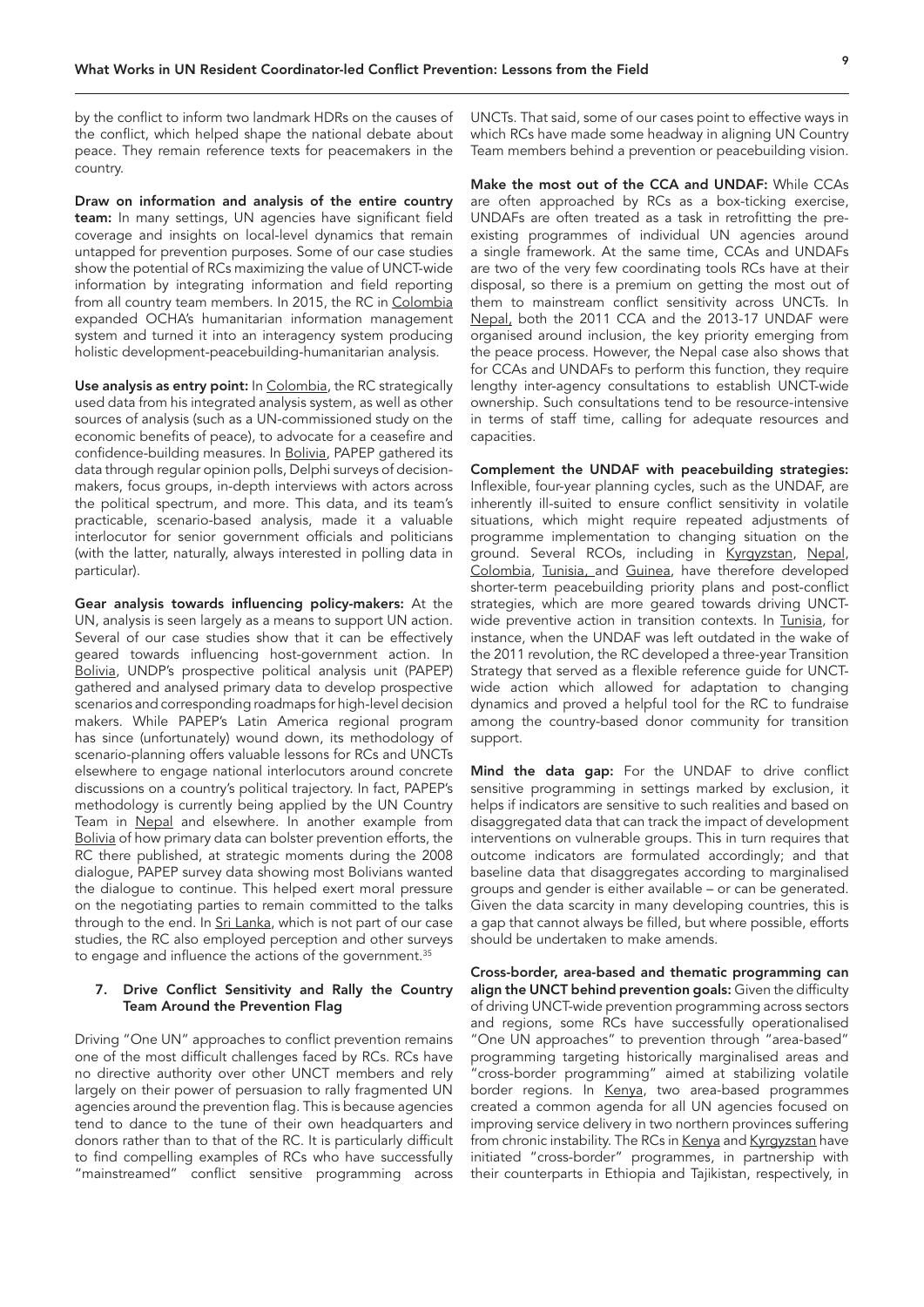both cases mobilizing multiple agencies to join forces around complex peacebuilding projects.

Elsewhere, promoting programming around specific prevention themes that cut across the mandate area of multiple UN agencies has proven a useful tool to foster common approaches around prevention. In Tunisia and Kyrgyzstan, for instance, RCs have successfully leveraged emerging programming around Preventing Violent Extremism (PVE) to align country team members behind common prevention goals.

Enhance UNCT literacy on conflict sensitivity: Understanding among development actors on how to ensure conflict sensitivity in development programming is often mixed. UNDP's conflict sensitivity unit in Nepal, established upon initiative of the RC, shows that such units can enhance – the often very limited - literacy around conflict sensitive programming not only within the UNCT but also the host government. That experience also suggests that such units might be best located within the RCO. In Guinea, the RCO drew on BCPR to provide UNCT wide training on conflictsensitivity. In Colombia, the RCO organised a peacebuilding training session, facilitated by a Swiss research institute, for the UNCT.

Practice what you preach: The demography of staff composition has emerged in several case studies as a critical factor to ensure UNCT-wide conflict sensitivity, in particular in settings affected by structural exclusion of ethnic groups. Indeed, the staff composition of UN agencies (as well as that of local implementing partners, such as local NGOs) tends to reflect the exclusion and marginalisation affecting the host countries, with disadvantaged groups often severely underrepresented. This, in turn, negatively influences programme design and implementation. The UNCTs in Kyrgyzstan and Nepal made concerted efforts to address these imbalances, highlighting the need for such efforts to be led by directives from the RC him/herself. In Nepal, in an effort to enhance representativeness of the UN's staff profile, the RC initiated a UNCT-wide Joint UN Trainee Programme for Socially Excluded Groups, which helped increase the pool of qualified candidates among historically marginalized groups and could serve as a model for UNCTs elsewhere.

Leverage pooled funds: Dedicated pooled funding mechanisms for UN peacebuilding activities have long been hailed as key tools to help RCs enhance UNCT coherence around preventive action. Such funds in Colombia and Nepal shows how their alignment with prevention and peacebuilding outcomes, can drive joint peacebuilding programming. These experiences reinforce the importance of a) projects being specifically tailored for vulnerable populations or geographic areas; b) modalities being flexible and allowing for rapid mobilisation and disbursement of funds; and c) ensuring involvement of key stakeholders in project design, including at the community level.

Exert your authority through persuasion: In some settings, RCs have been able, through persuasion, to promote more coherent approaches around prevention. In Kyrgyzstan, for instance, the RC promoted a "single-entry point" approach to conflict prevention by discouraging individual UNCT entities from engaging the Government independently of one

another on joint projects which related to peacebuilding and prevention. The recent institution, as part of Secretary-General Guterres's development system reform, of UN agencies' dual reporting lines to both their agency headquarters and the RC should help the latter in making such practices more common.

#### 8. Draw on and Leverage other UN Entities – at Headquarters and in the Field

In the face of the political and resource constraints faced by RCs, their willingness and ability to leverage and draw on the support of other parts of the UN system in the pursuit of prevention becomes essential. Such prevention-specific support served as an important complement to the essential backstopping RC Offices received from UNDOCO in terms of guidance development and support to the RCs' coordination and strategic planning function.

Call on DPA for political back-up and support: One key resource is the Department of Political Affairs, which across the case studies has served as a critical asset to RCs in terms of high-level political messaging, political guidance, information on dynamics within intergovernmental bodies, and deployable political expertise, for instance through its Mediation Support Unit and Mediation Stand-by Team, the latter a service provider that is explicitly at the disposal to RCs.

In Nepal, the link between the RCO and the RC Office was institutionalized in the form of a DPA Liaison Office, (colocated with the RCO and financed by DPA), offering a useful model for enhancing political and preventive engagement of RCs, that could be applied beyond settings marked by a transition from a mission to a non-mission setting. The Nepal case also suggests that for such Liaison Offices to live up to their full potential in terms of enhancing the preventive role of RCs, they should be closely integrated into the work of the RCO and prevention-related activities of the UN Country Team.

In Malawi, following the 2011 crisis, the RC managed to position himself as an essential partner and backstopping mechanism for the mediation and dialogue effort led initially by DPA and later by the UN Office at Nairobi. In the context of looming 2014 elections, the RC, concerned about further polarization, activated the Under Secretary-General for Political Affairs to nudge the main political leaders to issue the televised Lilongwe Peace Declaration, which helped defuse tensions.

Align your efforts with that of Regional Political Offices where they exist: In countries covered by one of the UN's regional political offices (UNOWA in West Africa or UNRCCA in Central Asia), RCs have at times successfully leveraged their alignment with the respective Special Representatives of the Secretary-General (SRSGs) and heads of regional offices to enhance their own preventive role. Indeed, given the difficulties RCs often face in engaging in overt political activities, SRSGs can provide cover and assistance.

In Kyrgyzstan, in the aftermath of the June 2010 crisis, the RC effectively complemented the head of UNRCCA in his efforts to provide good offices and facilitate dialogue among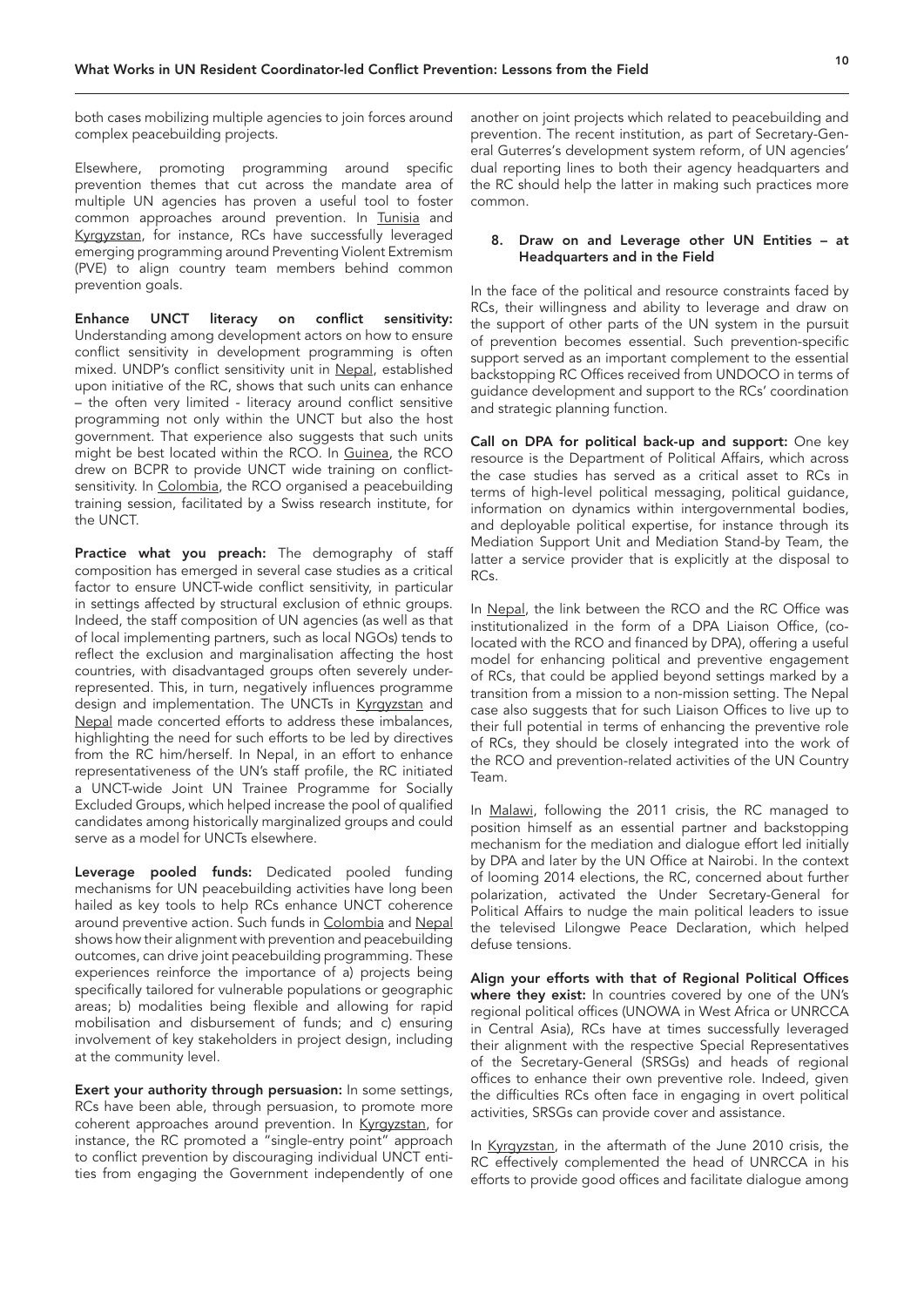<span id="page-10-0"></span>the political actors. In Guinea, in the context of international efforts to mediate a return to constitutional order following the 2008 coup d'état, the RC supported mediation efforts co-led by UNOWA, serving at different points in the process as advisor, 'connector', 'Secretariat', and liaison between international efforts and dynamics on the ground. The Guinea case also demonstrates the potential of an SRSG and the RC collaborating on the basis of a "good cop, bad cop" division of labor in their respective engagement with host country authorities, with the former, due to his mandate, having greater leeway to have frank and vocal disagreements with the President compensating for the RC's constraints in pushing the envelope on issues sensitive to the government.

Draw on UNDP: UNDP, through its staff on the ground and its HQ-based capacities and funds, emerged across several case studies as being central to the RC's prevention endeavour. Often perceived – fairly or unfairly - as being inherently sceptical of RCs adopting a more political role, UNDP is also the only UN agency with a mandate aligned to the prevention agenda – through its governance programming – and with dedicated prevention capacity at UNHQ. Many of our case studies highlight the reliance of RCs on UNDP capacities, including Bolivia (where the RC's preventive role was based on PAPEP capacities), Colombia (where UNDP staff supported all major RC-led prevention initiatives), and Nepal (where UNDP housed an entire conflict prevention unit that was at the RC's disposal).

In several of these countries, as well as Guinea and Guyana, UNDP's Bureau for Conflict Prevention and Recovery (BCPR) offered significant technical expertise and funding (through its prevention fund) and its closure in 2014 was perceived to have left a gap. These experiences indicate that delinking the RC function from that of the UNDP Resident Representative (RR) might prove a double-edged sword, undermining an RC's ability to leverage UNDP capacities to the same degree if s/he is not also an RR.

Maximise your prospects for PBF funding and leverage it: For RCs and UNCTs to become effective prevention actors they require funding, both to enhance the capacities of their own office, as well as to in terms of quick access to funds for time-sensitive prevention initiatives. Given that RCs have limited core resources, in many of our cases their preventive engagement and success was at least partly a function of their ability to raise additional funds, either from UN Headquarters or locally.

The Peacebuilding Fund (PBF) has emerged in recent years as probably the most important source of funding underpinning RC-led preventive engagement. In 2016 alone, the PBF invested around US\$ 35 million in nine non-mission settings. Part of the PBF's significance in RC-led prevention is the scarcity (especially after the closure of UNDP's Bureau for Crisis Prevention and Recovery) of any other funding mechanisms that allow for relatively speedy access of funds with a high degree of flexibility (allowing for trial and error approaches) and tolerance for risk, which is an inherent feature in most prevention-related projects. In Guinea, for instance, the PBF was the only actor willing to take the leap of faith to invest money during a volatile transition, standing up a successful Security Sector Reform project, which subsequently attracted other major funders. In several of our cases, the PBF funded

RC-led prevention projects, or multi-project peacebuilding priority plans, as in Nepal, Kyrgyzstan, and Guinea.

The PBSO staff managing the PBF at UN Headquarters exercise an important quality control function in reviewing project proposals and offering support in their design. In that process, RCs tend to maximise their chances to receive funding by embedding proposed prevention and peacebuilding programming in political analysis and a political strategy. This places a premium on close cooperation between RCOs and DPA. It also calls for staff capacities in the RCO who can translate risk analysis into peacebuilding programmes or projects, which many RCOs lack. Meanwhile, PBSO's insistence on ensuring the funded projects are tailored towards peacebuilding and prevention allows RCs' to push back against UN agencies who seek to benefit from PBF funding by simply rebranding existing development programming.

And even the Peacebuilding Commission (PBC) might at times prove useful: The case of Guinea shows the potential value of the Peacebuilding Commission in reinforcing RCsupported prevention. There the RC successfully leveraged the fact that, in February 2011, Guinea had been placed – at its own request – on the agenda of the PBC. In subsequent years, the PBC proved a useful forum to draw a modicum of international attention forum to Guinea, attract international support for RC-led initiatives, and to ensure a degree of donor coordination and fund mobilization, especially with respect to Security Sector Reform.

#### 9. Be creative in expanding – and getting most out of - staff capacities

Driving preventive action in an interagency setting with strong national sensitivities is extremely labour intensive and calls for dedicated staff to conduct rigorous and ongoing analysis, lead careful consultation and coordination processes, manage pooled peacebuilding funds, develop prevention and peacebuilding projects, and more. Yet, most RC Offices have only a few core staff primarily focused on development coordination functions. Thus, any staff capacity that can be dedicated to prevention will add significantly to an RC's ability to "do prevention". One RC interviewed for this project described a "chicken and egg problem" whereby to add dedicated prevention staff he would need to raise funds, but to raise such funds he required staff. In our case studies, several RCs who proved effective prevention actors also proved adept at securing additional staff capacities.

Empower your PDAs: As is well established, often the most important staff resource for RCs to do prevention, are the PDAs deployed under the UNDP-DPA Joint Programme. [36](#page-14-0) Most of the specific prevention and peacebuilding initiatives and projects covered in our case studies were only possible because of the presence of a PDA, or a "PDA-like" staff. Our case studies also show the remarkable ability of PDAs to mount prevention initiatives and strategically engage with national stakeholders at senior levels, especially if they are empowered by the RC and provided with political access (e.g. Kenya, Colombia, Tunisia, or Guyana). The case studies also show that the potential of the Joint Programme is at times undermined by 1) the recurrent problem of PDA positions being left vacant during critical periods because of recruitment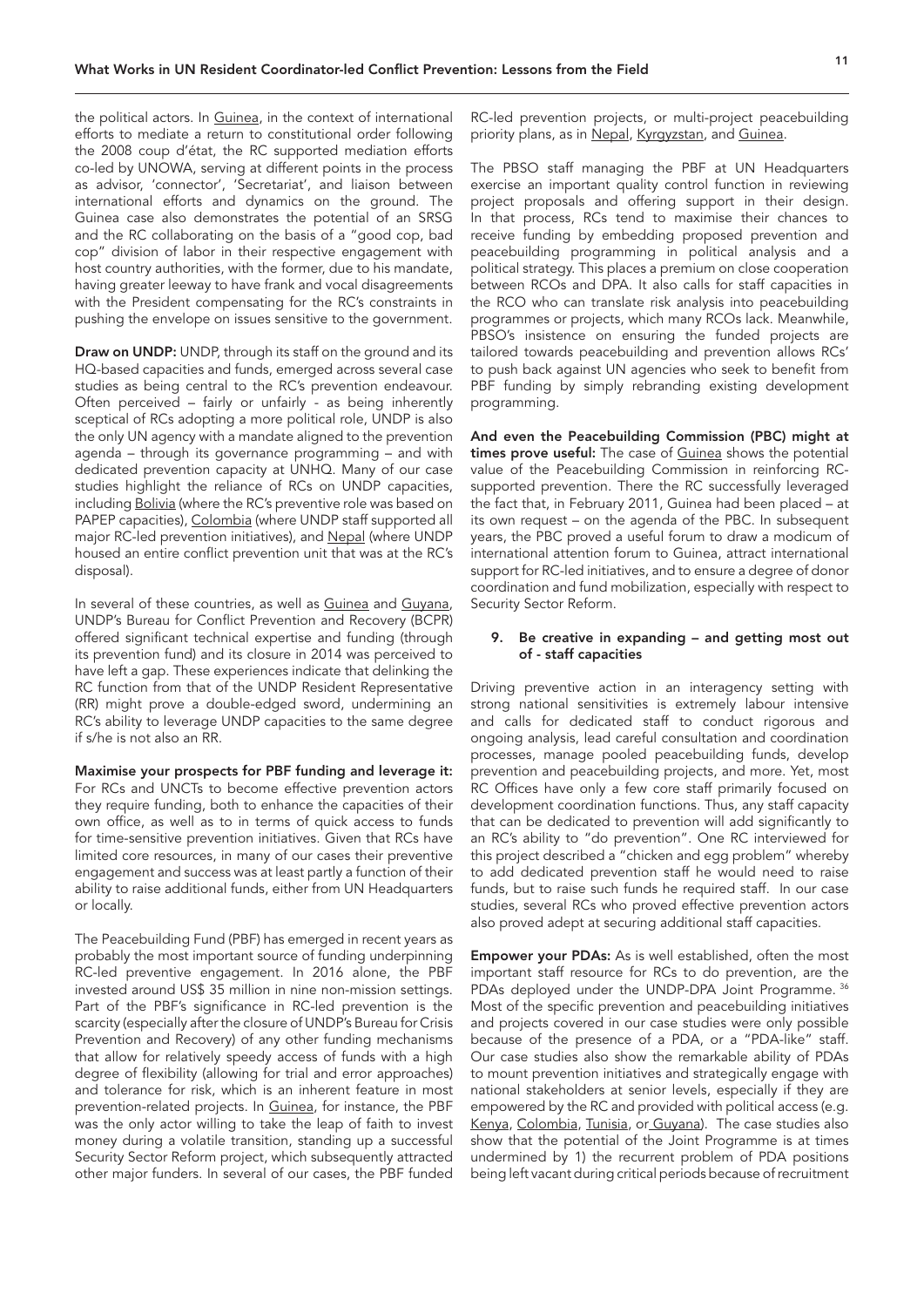<span id="page-11-0"></span>problems, funding shortfalls, interrupting momentum and risking closure of entry points (e.g. Kyrgyzstan, Kenya, Guinea, and Guyana); and 2) by the fact that PDAs rarely have access to ready funding once deployed, calling for investments into the Joint Programme's "catalytic funds."

Explore other sources to expand your capacities: In some settings, RCs were able to draw on disparate sources of staff and funding to significantly expand the size of the RC Office beyond the PDA to drive preventive action. In Colombia, the RC managed to expand his office from three to eight staff, recruiting individuals with international experience in peacebuilding and post-conflict transitions. He did this by combining funding from several sources, including UNHQ (through a DOCO crisis country package, which raised the RCO's core support), UN Agency co-funding, locallyraised contributions from Sweden, and secondments from Switzerland and Norway. In Tunisia, the RC was able to increase staff from 3 to 6 (including a UN Volunteer and a fellow from UN-DESA). In Guinea, the RC prevention role benefited significantly from timely deployment of staff capacity from PBSO, and UN-Women; and the availability of former SRSG General Cissé who helped forge entry points with the Guinean military on the sensitive issue of security sector reform. In Kyrgyzstan, in 2013, the RC relied on the support from a Swiss-based NGO, PeaceNexus, in carrying out a major peacebuilding needs assessment. In both Kyrgyzstan and Guinea, the RC Offices were strengthened through the deployment of political affairs officers by the two respective regional political offices, UNOWA and UNRCCA.

The potential and limits of local fundraising: The Nepal case illustrates the potential of the RC Office in expanding its capacity through local fundraising efforts, increasing its capacity to several dozen staff, including four field offices in remote districts. In Kenya, private sector funding supported one RCO staff to manage its SDG Partnerships Platform. The Nepal case also shows the difficulty of sustaining the funding at levels necessary to maintain the expanded capacity, especially when peace or transition processes hit a snag – as they often tend to. If donors and the UN are going to establish such capacities, they need to be prepared to sustain them for the medium-term and be willing to absorb setbacks.

Look for and make the most out of national staff: The case studies also highlight the prominent role that national staff have played in several case studies as a critical prevention resource that might be all too often underused given widespread concerns that national staff cannot be "neutral" about their own country. That concern might at times be valid. Yet, several of our case studies reveal the unique comparative advantage of national staff, including in-depth knowledge of a country and strong networks with political, economic and social leaders – combined with adherence to UN values, including impartiality – can be more important for prevention than real or perceived 'neutrality'. For instance, in Bolivia (one of our only two cases without a PDA), national UNDP staffers drove the UN's prevention efforts, leveraging these comparative advantages, at times acting as "insider mediators", while also benefiting from wearing UN blue to protect their autonomy. (The quality of Bolivian national UNDP staff was such that both the RC and DPA argued at the time against deployment of a PDA). In Guyana, a national staffer served as the key architect of the renowned social cohesion programme. In Guinea, a former Guinean minister, who served in a senior peacebuilding function in the RCO, was critical to the success of the Security Sector Reform endeavour because of his credibility and deep relationships in the country.

Bridge the gender gap: Across our case studies, the low representation of female staff in UN roles supporting RCled prevention was glaring. Most strikingly, of the 22 PDAs or "PDA-like" staff covered by our case studies, 18 were male. For the UN to credibly claim that gender equality and empowerment is key to its prevention effort, it will need to make urgent improvements cleaning up its own house.

#### 10. Record good practice

While doing this project, we discovered that information about the role of RCs in conflict prevention is often scattered, hidden, or difficult to access. Given the sensitivities surrounding RC-led prevention and funding constraints, success stories often remain untold and independent evaluations of preventive engagement, for instance of social cohesion programmes or efforts to build "infrastructures of peace" are rare. The "End of Assignment Reports" of RCs might contain interesting insights but are kept confidential (and could also not be accessed for this study). As a result, the good (and bad) practices emerging from RC-led preventive interventions are not systematically recorded.

# Record good practice and draw on national stakeholders:

One of our cases, Bolivia, demonstrates the value of recording good practice in terms of the UN's prevention activities. After the 2008 dialogue, UNDP's Democratic Dialogue Regional Project undertook a detailed report on the experience, which has proven a key resource for those interested in the UN's prevention role in Bolivia (including for this case study).<sup>37</sup> (This project aimed to collect and analyse lessons learned from conflict prevention experiences in the region.)<sup>38</sup> Further, UNIC in La Paz conducted interviews with key national actors immediately after the dialogue, asking them in what ways the UN's role in the dialogue was helpful. UNIC held on to these interview transcripts and provided them to this author. Being able to draw on insights from national actors themselves, who were speaking immediately after the dialogue, on the UN's role is a crucial resource for lessons-learning. Such interview transcripts can help move the UN away from relying on its own sources and staff recollections regarding the UN's role in a situation, which for obvious reasons are less reliable. In the future, RCs and UNCTs may wish to consider conducting such interviews with national actors right after major prevention experiences as standard practice.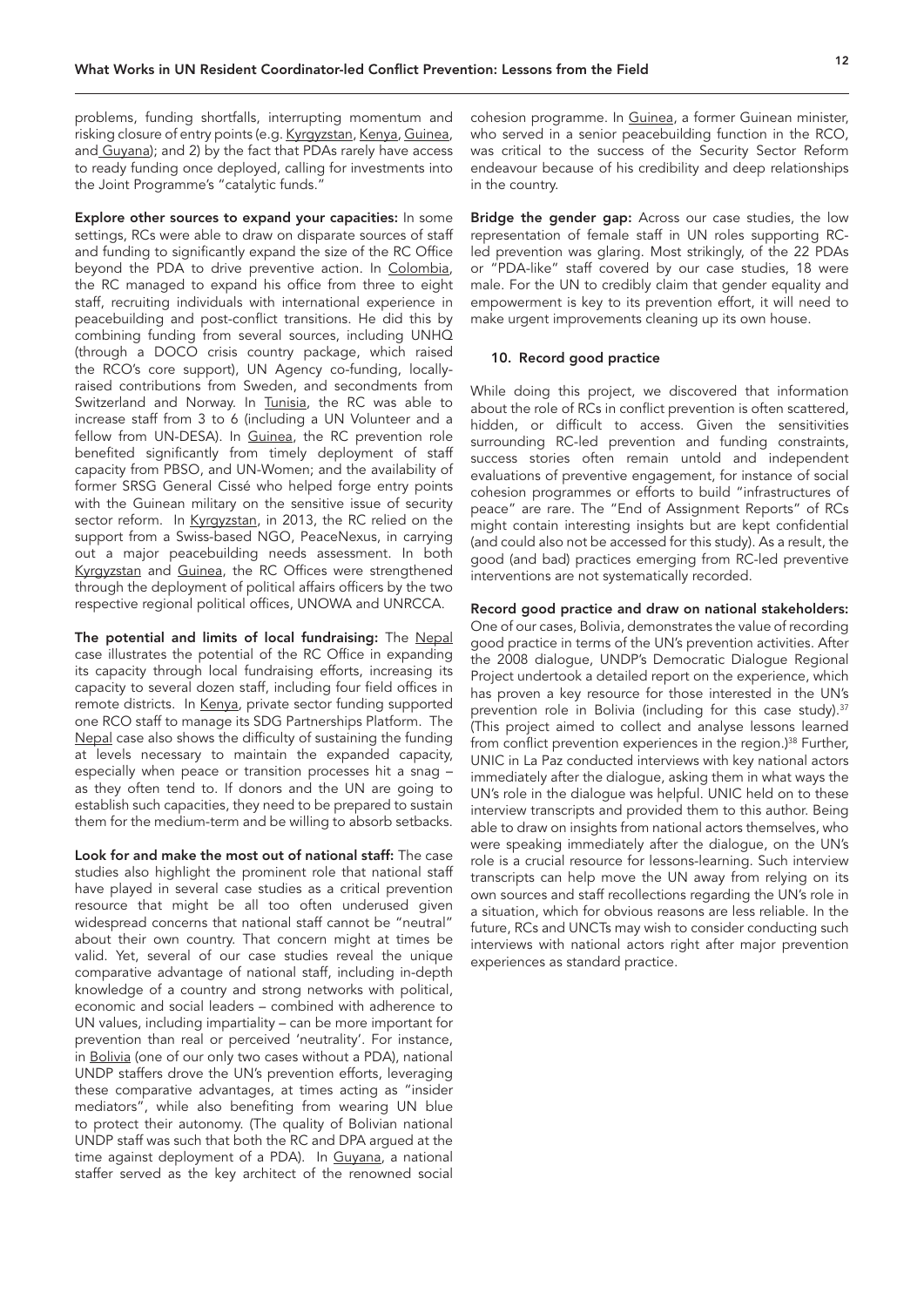#### III. RECOMMENDATIONS EMERGING FOR UN **HEADQUARTERS**

This project and the case studies were primarily geared towards gathering lessons from and informing practice in the field. However, several of the findings summarized on preceding pages carry potential implications for efforts at UN Headquarters to improve the role of RCs in conflict prevention. The following recommendations for consideration at UN Headquarters are based on these findings.

- Select RCs with political acumen: The project highlights the importance of deploying RCs with suitable profiles to conflict-prone settings. The Inter-Agency Advisory Panel (IAAP) should place more consistent focus on political acumen when recommending candidates to the Secretary-General to fill RC vacancies in such settings. As the ultimate decision on RC selection (other than host country consent) rests with the Secretary-General, he will want to ensure that IAAP recommendations are in line with his prevention agenda.
- Create procedures for replacement of RCs in crisis situations: It is equally important to put in place systems that would ensure, in exceptional circumstances, replacement of RCs in countries that face a sudden major crisis or opportunity requiring political engagement, but where the RC is unwilling or unable to play such a role.
- Have RCs' backs: Where RCs run afoul of host governments because they hold up principles they need to count on support from UN Headquarters. To encourage calculated risk-taking, the Secretary-General will need to reaffirm the message that RCs who are PNG'd in the pursuit of prevention and human rights will enjoy job security.
- Strengthen the Joint Programme: Our case studies reaffirm the critical value of the Joint Programme for RCled prevention in non-mission settings. To consolidate the programme's gains and further strengthen it, DPA and UNDP should undertake a concerted fundraising effort to ensure PDAs can be deployed on longer-term contracts and to increased the Joint Programme's "catalytic funds."
- Preserve and enhance UNDP as a prevention asset: UNDP is often perceived – fairly or unfairly - as being inherently sceptical of RCs adopting a more political role. Yet, through its staff on the ground and its HQbased capacities and funds, UNDP emerged across our case studies as being central to the RCs' prevention endeavours. The closure of BCPR in 2014 was widely perceived on the ground as having weakened preventive capacities and funding accessible to RCs. Current efforts to reform the RC system need to consider how delinking the RC function from that of the UNDP Resident Representative can be pursued without reducing the value of UNDP as a prevention asset to RCs.
- Promote innovative context and risk analysis practices: The case studies highlight rich and innovative risk analysis practice on the ground – both in terms of how to do it and how to use it. Our case studies offer lessons in how to undertake dynamic analyses, make analysis a

participatory process, leverage analysis for entry points, and gear analysis toward impacting host government policies in favour of prevention. UN DOCO, which has long tried to promote and improve risk analysis in RC Offices, should disseminate these and other innovative practices across relevant RC Offices.

- Promote conflict sensitive practices beyond the CCA and UNDAF: UN policy documents and quidance arguable place excessive faith in CCAs and UNDAFs as tools to ensure conflict sensitivity. If adequately staffed, RCOs can use CCAs and UNDAFs as important opportunities to drive UNCT-wide conflict sensitive programming. However, four-year planning cycles, such as the UNDAF, are inherently ill-suited to ensure conflict sensitivity in volatile situations, which might require repeated adjustments of programme implementation to changing situation on the ground. UNHQ should explore ways how to enable RCOs to lay this role, for instance through establishment of conflict sensitivity units.
- Ensure inclusiveness in agency staffing: The demography of staff composition has emerged in several case studies as a critical factor to ensure UNCT-wide conflict sensitivity, particularly in settings affected by structural exclusion of ethnic groups. Indeed, the staff composition of UN agencies (as well as that of local implementing partners, such as local NGOs) tends to reflect the exclusion and marginalisation affecting the host countries, with disadvantaged groups often severely under-represented, negatively influencing programme design and implementation. UNHQ might want to encourage a "staff review" across all RCOs to promote more inclusive hiring practices.
- Address the gender gap: Across our case studies, the low representation of female staff in UN roles supporting RC-led prevention was glaring. For the UN to credibly claim that gender equality and empowerment is key to its prevention effort, the Joint Programme should make recruiting female staff in these functions a priority.
- Systematise lessons-learning related to RC-led prevention: This project suggests there is significant room for improvement in the way RC-led prevention is recorded, assessed, and evaluated, and how lessons and good practices are identified and disseminated. Relevant UN headquarters departments, in particular UNDOCO, should encourage – and fundraise for - more regular use of independent evaluations. Yet, evaluations are expensive and will not be possible for all experiences. There are other, 'lighter,' ways of recording good practice. For instance, these departments can encourage RCs and UNCTs to undertake interviews with national actors immediately after successful prevention experiences (such as at the conclusion of a political dialogue, election or major prevention programme) about what parts of UN support were most useful. The insights of national actors are crucial for lessons-learning, helping to move the UN away from relying on its own sources and staff recollections regarding the UN's role – which, for obvious reasons, will be less reliable.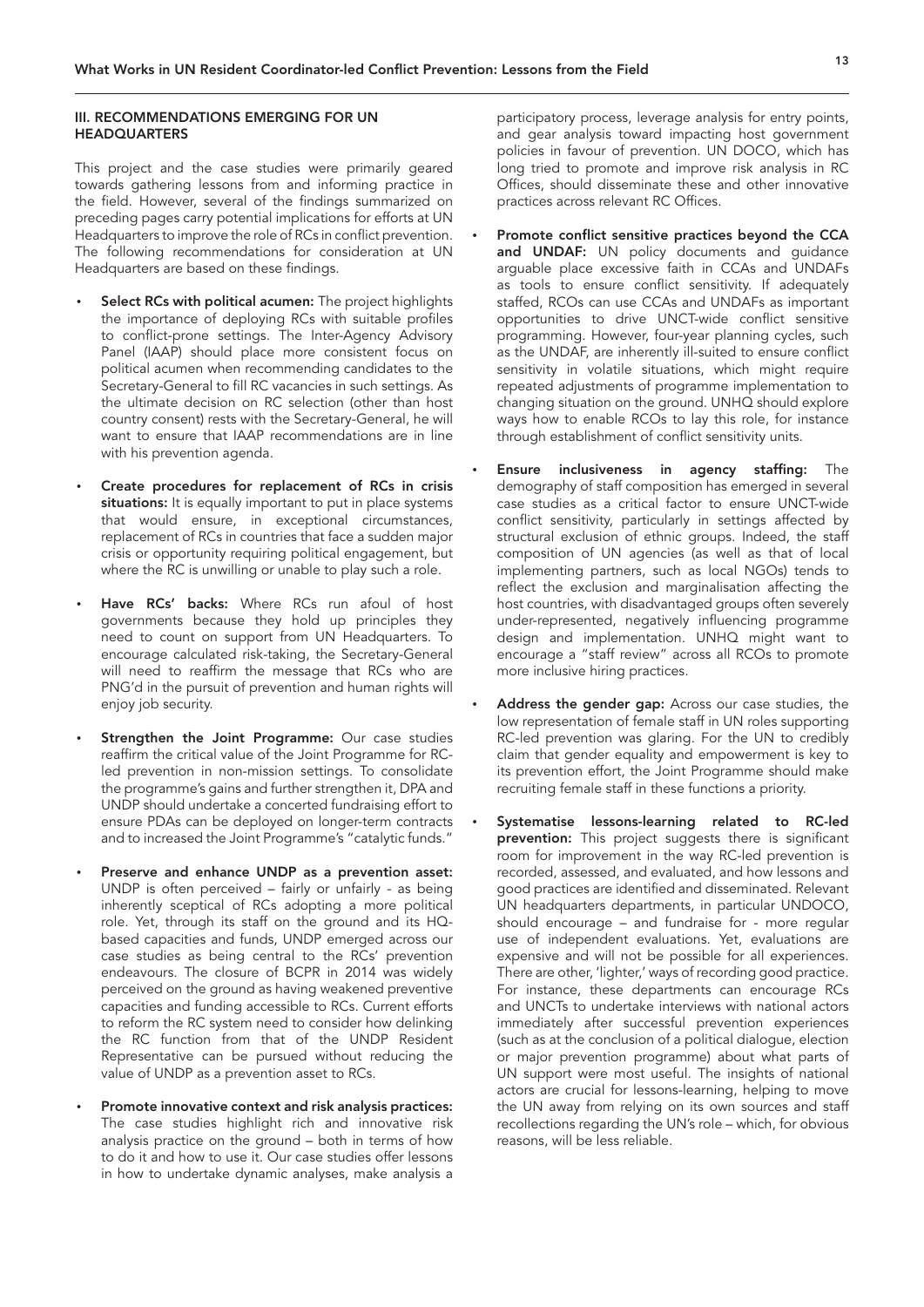# <span id="page-13-0"></span>Endnotes

Cover Image: UN Photo/ Evan Schneider. Secretary-General Visits Southern Sudan. Children taking part in the welcoming of Secretary-General Kofi Annan in Rumbek, as he arrived today in southern Sudan, making good on a promise to visit southern Sudan once the comprehensive peace agreement was concluded.

- [1](#page-2-0) UN General Assembly, "Restructuring of the Economic and Social Sectors of the United Nations System," UN General Assembly Resolution 32/197, 19 December 1977. The mandate of the RC system is in paragraph 34 of the Resolution's Annex, entitled "Conclusions and recommendations of the Ad Hoc Committee on the Restructuring of the Economic and Social Sectors of the United Nations System".
- [2](#page-2-0) UNDG-ECHA, "Natural Resource Management in Transition Settings," UNDG-ECHA Guidance Note, January 2013.
- [3](#page-2-0) UNDG, UN Guidance Note on Effective Use and Development of National Capacity in Post-Conflict Contexts," 29 July 2013.
- [4](#page-2-0) UNDG, "Conducting a Conflict and Development Analysis," February 2016;
- [5](#page-2-0) UNDG, "Guidance Note on Human Rights for Resident Coordinators and UN Country Teams," 2016.
- [6](#page-2-0) UNDG, United Nations Development Assistance Framework Guidance, 2017.
- [7](#page-2-0) UNDP and DPA, "Joint UNDP-DPA Programme on Building National Capacities for Conflict Prevention," Annual Report 2016, p.10.
- [8](#page-2-0) See "Towards Principled and Consistent Engagement in relation to Human Rights Advisers to UN Country Teams," Human Rights Advisers' Review, 21 July 2006.
- Since 2013, new HRA deployments are carried out under the framework of the United Nations Development Group (UNDG) Human Rights Mainstreaming Mechanism (UNDG-HRM) co-chaired by OHCHR and funded through a Multi-Donor Trust Fund to support the implementation of the 2012 UNDG strategy for the deployment of new human rights advisers. See http://www.ohchr.org/EN/Countries/Pages/HumanRightsAdvisorsIndex.aspx
- [10](#page-2-0) In 2016, the PBF entered into a formal partnership with the Joint Programme, and has cost-shared 50% of ten PDA positions in 2017 and it also finances several of the Human Rights Advisor positions. UNDP and DPA, "Joint UNDP-DPA Programme on Building National Capacities for Conflict Prevention," Annual Report 2016, p.4
- [11](#page-2-0) On the RC screening and selection process see: UNDG, "Guidelines for the Selection and Appointment of Resident Coordinators," 30 November 2009.
- [12](#page-2-0) UNDG, "UN Resident Coordinator Generic Job Description," approved by the UNDG on 6 February 2014.
- [13](#page-3-0) A 2013 report by the Joint Inspection Unit (JIU) on the selection and appointment process of RCs noted that "informal bargaining and negotiations on candidates outside the IAAP were frequent practices, with most decisions on candidates being 'pre-cooked' and 'pre-determined' through bilateral discussions" a process that was frequently described as "horse-trading," …" with agencies not only lobbying heavily to push through their candidate of choice but also trading votes in exchange for support for other positions." See Istvan Posta and Gopinathan Achamkulangare, "Selection and appointment process for United Nations Resident Coordinators, including preparation, training and support provided for their work," Joint Inspection Unit, Geneva, 2013 para 68.
- [14](#page-3-0) Interview with UN official, 2 October 2017.
- [15](#page-3-0) UNDG, The Capacity Gap Effort Donor Report: Results Achieved," 16 June 2014.
- [16](#page-3-0) Dalberg, "Independent Review of the UNDG System-wide Cost-Sharing Agreement in Support of the UN Resident Coordinator System: Findings Report," Prepared for the UN Development Group, August 2017.
- [17](#page-3-0) UN Secretary-General, "Peacebuilding in the Immediate Aftermath of Conflict,", A /63/881–S /2009/304, 11 June 2009.
- [18](#page-3-0) A demand for better coordination was, inter alia, enshrined in a May 2009 decision by the Secretary-General's Policy Committee.
- [19](#page-3-0) The Policy Committee decision on "Special Circumstances in Non-Mission Settings" issued in January 2012, outlined that in situations of armed conflict, heightened political instability or social unrest, the Secretary-General may decide to declare activation of a special circumstances mode for a limited period of time. Within 48 hours of the designation of special circumstances, an inter-agency task force co-chaired by the appropriate DPA senior official and the chair of the relevant regional UNDG team should be established.
- [20](#page-3-0) Michele Griffin, The Exercise of Influence: The Secretary-General and Decision-Making at the United Nations, unpublished draft Research Report completed in context of un Sabbatical Leave Programme, September 2016, page 116.
- [21](#page-3-0) Report of the Secretary-General's Internal Review Panel on United Nations Action in Sri Lanka, November 2012.
- [22](#page-3-0) The Human Rights Up Front Initiative features significant overlap with the previously mentioned UN policy on "Special Circumstances." While the relationship between the two policies was never formalized, HRUF, in practice, came to supersede the "Special Circumstances" policy. That is slightly problematic because the latter covered not only situations with a risk of large-scale human rights violations or atrocity crimes but any kind of political crisis in non-mission settings.
- [23](#page-3-0) "'Rights Up Front' Detailed Plan of Action," internal UN document, 10 July 2013, p. 4-6.
- [24](#page-3-0) "Human Rights Upfront Taking Stock and Looking Ahead", internal UN document, 28 October 2017, p. 3
- [25](#page-3-0) "Human Rights Upfront Taking Stock and Looking Ahead", internal UN document, 28 October 2017, p. 5
- [26](#page-3-0) Charles Petrie, "Repositioning the UN", internal note on the UN role in Myanmar written by the lead author of the Internal Review Panel on Sri Lanka in his private capacity, 11 April 2017.
- [27](#page-3-0) Ibid.
- [28](#page-3-0) Interview with UN Official, 2 October 2017.
- [29](#page-3-0) "Non-paper on the proposals of the Secretary-General on the repositioning of the United Nations Development